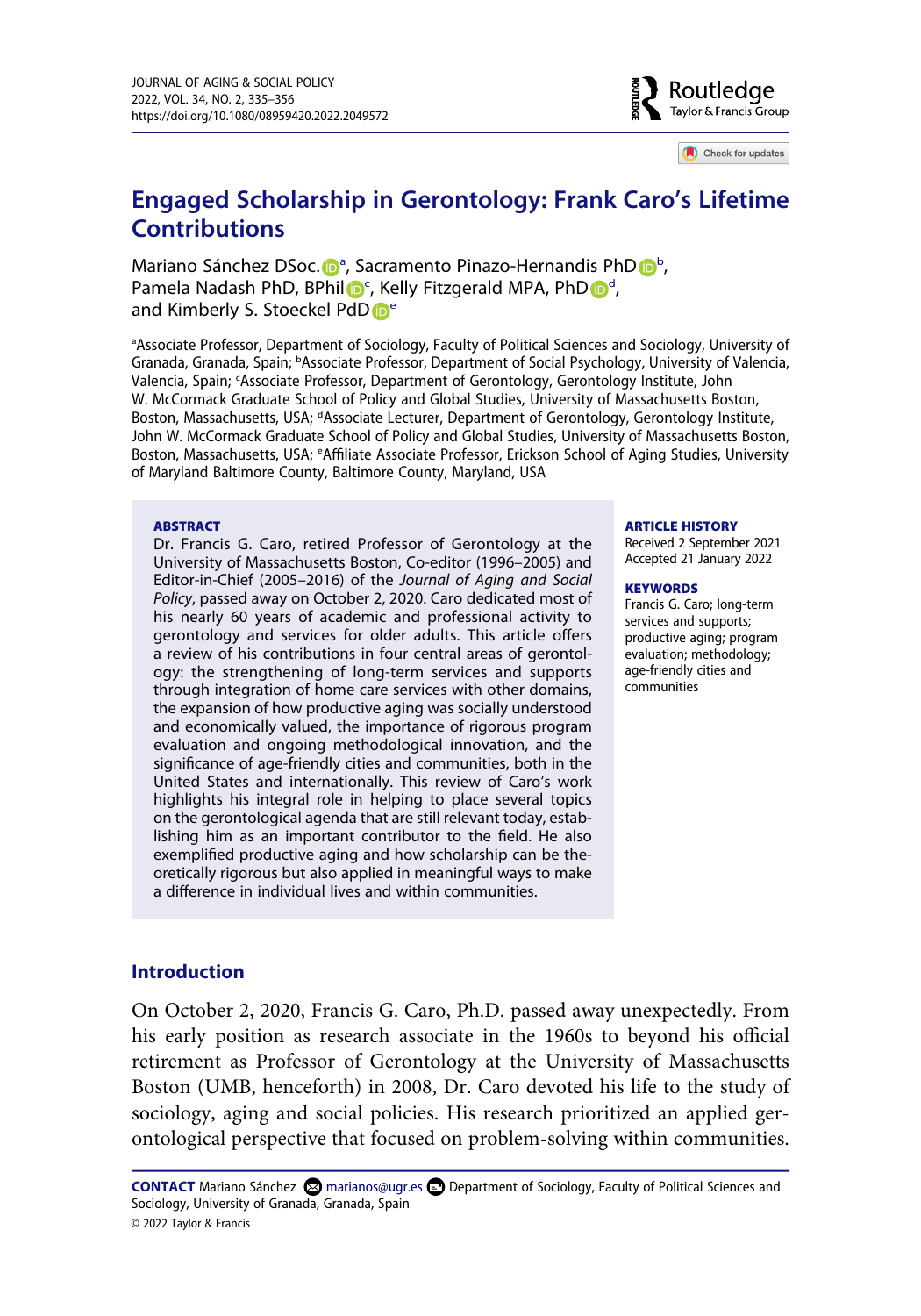An engaged scholar and citizen throughout his life, Caro left behind a solid record demonstrating his personal and professional dedication to gerontology and services for older adults.

This article memorializes his contribution through the review of his work in four issue areas that stood out prominently in his career: long-term services and supports, productive aging, evaluation and methodology, and age-friendly cities and communities. This review does not aim to comprehensively assess Caro's scholarly work. For example, his intellectual contributions made through his editorship of this journal, where his guidance to authors helped elevate the field of gerontology and advance research on public policy and aging, is not included here. Instead, the purpose of this review is to honor his legacy by highlighting Caro's seminal work in these four areas.

The participating authors are an international group of scholars who either met and worked with Dr. Caro or specialize in one of the four selected areas. They approached this task by reviewing a selected sample of Caro's works in their domain of expertise and identifying key themes that emerged. A narrative was then composed, including comments on the content of Caro's works, along with a contextualized appraisal of how these themes contributed to the field of gerontology.

### **Long-term services and supports**

<span id="page-1-1"></span><span id="page-1-0"></span>The first area where Caro made an important contribution to gerontology and social policy was in the developing field of long-term services and supports (LTSS, henceforth). His work articulated many of the issues that continue to motivate researchers currently working in this domain. Some of his work addressed the quality of nursing homes (Porell & Caro, [1998;](#page-20-0) Porell et al., [1998](#page-20-0)) which is an ongoing challenge in LTSS. What is notable, however, is his identification of key concerns arising out of the shift toward home- and community-based services (HCBS). Indeed, one of the earliest extant appearances of his name in a public document is in a 1971 report to the Special Committee on Aging of the U.S. Senate, entitled "Alternatives to Nursing Homes: A Proposal" (U.S. Special Committee on Aging, [1971](#page-21-0)), as part of the Brandeis team (where he was then an Associate Professor) that designed the proposal. This report argues against the needless and costly institutionalization of older and disabled people, recommending instead an efficient system of "Personal Care Organizations" (PCOs). As conceptualized in this report, such PCOs would receive capitated payments to manage a range of services in the community, including cash payments enabling people to hire their own workers. The report notes that this model was being put to the test in Worcester, Massachusetts, an effort in which Caro was also heavily involved. The Worcester model directly influenced other efforts to expand home and community-based services, such as the Wisconsin Partnership Project that remains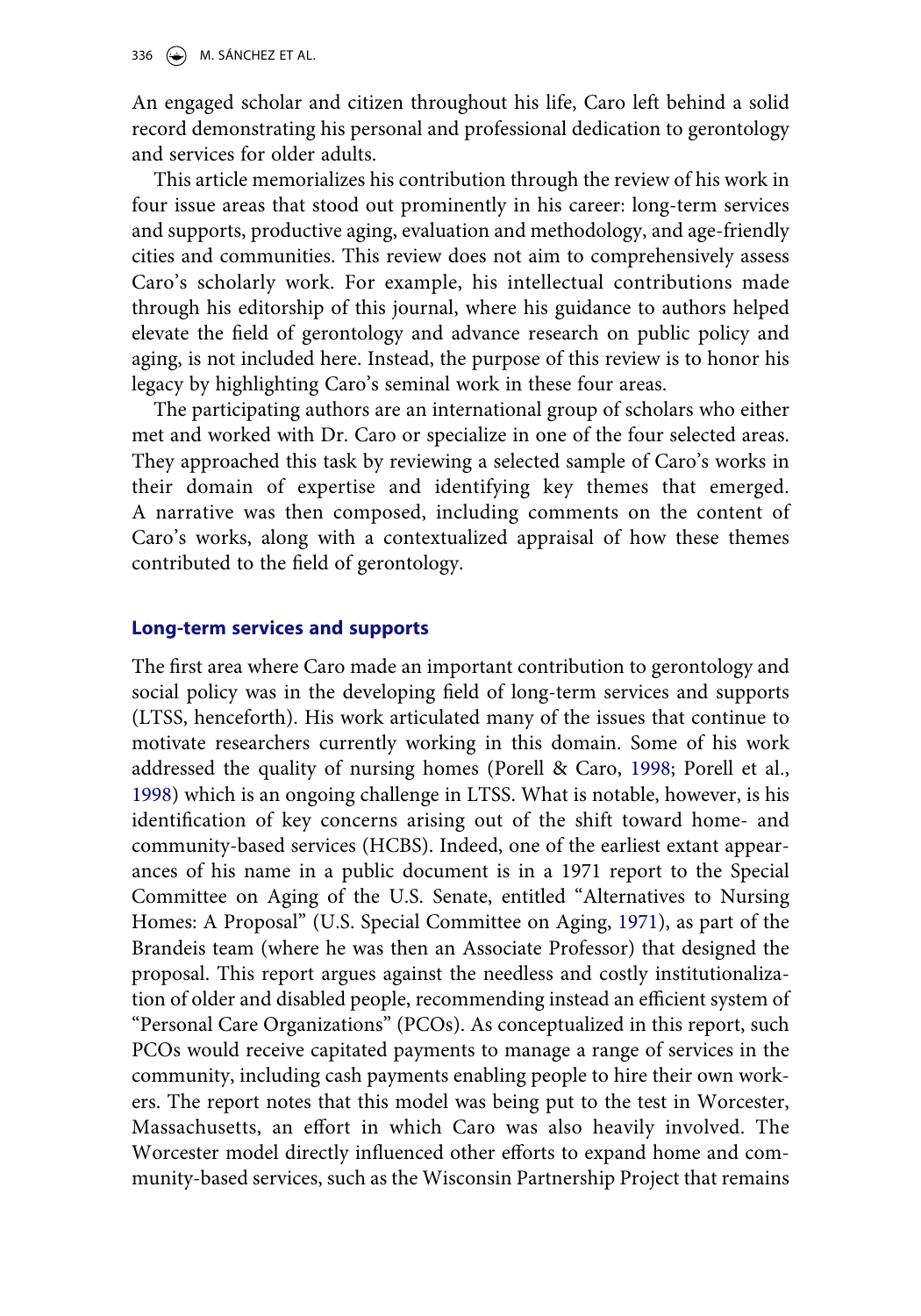<span id="page-2-8"></span><span id="page-2-4"></span>in operation to this day, and the influential Channeling Demonstration, which was a precursor to other managed LTSS models (Kemper et al., [1987;](#page-19-0) Weissert et al., [1988\)](#page-21-1). Caro played a critical role in establishing and promoting the early expansion of such models.

<span id="page-2-2"></span>This early work formed the basis of further efforts to establish effectiveness in home-based service models. One study, for example, provided a broad assessment of home care services in New York City (Caro, [1984\)](#page-18-0) which at the time was a small, relatively new program serving only about 30,000 people. The final recommendations of this study will have current readers nodding in recognition due to their continuing relevance to the issues of today. While several of the recommendations have now become well-integrated into policy and practice, such as the need to create a firewall between eligibility determinations and client advocacy (due to the clear conflict of interest), others remain yet to be implemented.

<span id="page-2-7"></span><span id="page-2-6"></span>Examples of these challenges, identified by Caro in the 1980s and which remain current issues in the field today, include the need to integrate home care services with other domains, such as medical care and housing, and to develop standards for home care, including sensitivity to cultural values and rubrics for program performance. Even now, reports continue to be written about the need for consistent data collection and reporting for HCBS and for better monitoring of quality (National Quality Forum, [2016](#page-20-1); Office of the Inspector General, [2012](#page-20-2)). Similarly, the quest to integrate health and housing for older people continues to be a struggle. Roadblocks stem from low investment in senior housing as well as an inability to strategically address the healthcare needs of people who may share a living environment but whose healthcare costs are covered by multiple payers (Butler & Cabello, [2018;](#page-18-1) Spillman et al., [2017](#page-21-2)). This lack of integration of housing with services is a prime example of the many ways that the fragmented American healthcare system stymies efforts to improve older adults' quality of life.

<span id="page-2-5"></span><span id="page-2-3"></span><span id="page-2-1"></span><span id="page-2-0"></span>One of Caro's keen interests focused on the role of the family in providing support. Early caregiver research devoted considerable attention to determining whether informal care substituted for or complemented formal, paid care. This question was motivated by concerns about the "moral hazard" posed by publicly provided services with the implication that family members might stop providing services if the public sector stepped in. This concern continues to be raised in the literature, even though the research has definitively established the complementary nature of such support (Bonsang, [2009](#page-18-2); Chen et al., [2017](#page-19-1); Muramatsu & Campbell, [2002](#page-20-3)). Caro's work helped to establish consensus on this issue (Caro & Blank, [1988a](#page-18-3); Caro & Stern, [1996](#page-19-2); Morris et al., [1998](#page-19-3)), but took the field further by outlining the range of factors that affect family caregiving, such as varied family relationships, the stress and burden associated with family caregiving, and housing issues. He also highlighted the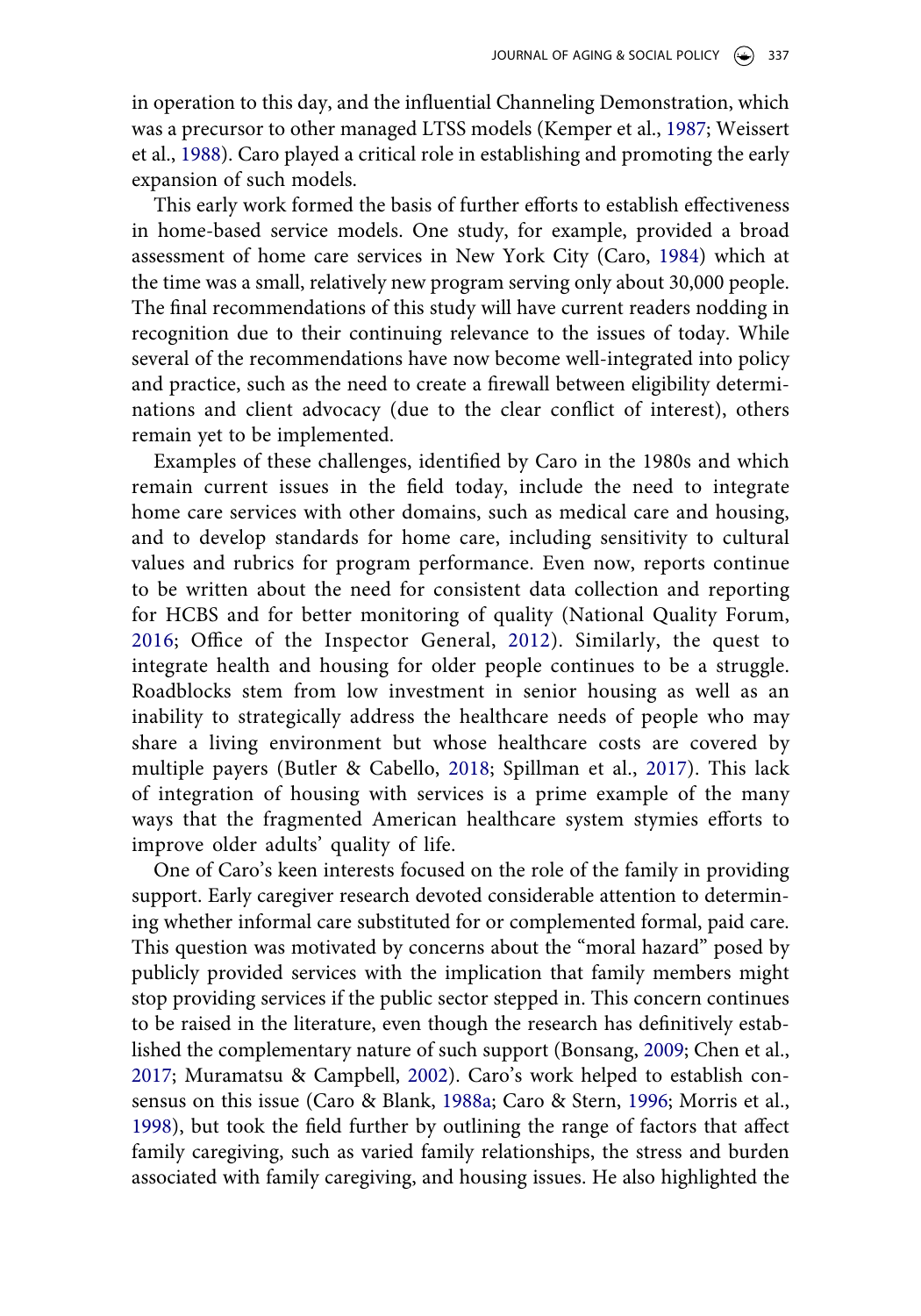<span id="page-3-3"></span>importance of respite for family caregivers (Caro & Blank, [1988b\)](#page-18-4) as part of the range of necessary LTSS, asserting the "right of caregivers to some semblance of a normal life-style" (Caro, [1984\)](#page-18-0).

This deeply humane approach to the needs of family caregivers is reflected in another area of his work in the LTSS domain: the concern for protecting the autonomy of older people in LTSS settings. He shared this concern with another recently passed giant in the field, Rosalie Kane. He coauthored an early paper on what he and his colleagues called selfdirection: programs that enable people with LTSS needs to use Medicaid funds to purchase the supportive services they need, including hiring people to provide personal assistance services (Glickman et al., [1997](#page-19-4)), as well as a book chapter discussing the merits of "cash for care" programs (Morris et al., [1998\)](#page-20-4).

<span id="page-3-5"></span><span id="page-3-4"></span>Glickman et al. ([1997\)](#page-19-4) was notable in that it specifically addressed the issue of self-direction from the perspective of older people at a time when that movement was dominated by younger people with disabilities. This dominance inadvertently reinforced the ageist notion that older people simply were not interested in, or perhaps were incapable of, selfdirection. Caro and coauthors countered this perception by providing evidence from participants in the Massachusetts Home Care Program about their experiences with directing care. Even earlier in his publishing career, Caro clearly states that maximization of choice and minimization of restrictions are key goals of LTSS for older people, alongside clinical outcomes such as maximizing physical functioning (Caro, [1981a](#page-18-5)). Caro proposed that "choice" be among the parameters used to assess home care quality.

<span id="page-3-2"></span><span id="page-3-1"></span><span id="page-3-0"></span>Another strand of Caro's work centered on developing methods for proving the value and ensuring the quality of home care services, which drew attention to the broad range of factors that influence the overall experience of people in need of supports. Caro repeatedly called for rigorous research on home care and for clarifying its objectives (Caro, [1981b](#page-18-6)), and it is here where his clear thinking is most evident. He asserted that the home care field should focus its goal in promoting how home care can make people's lives better rather than highlighting the cost savings that come from reduced institutionalization of people in the community, which often result from unmet care needs in the home. "The home care field," according to Caro, "may be more successful in capturing public imagination and public resources when it presents evidence of 'improving lives' than when it demonstrates that it 'reduces unmet needs'" that can lead to nursing home placement (Caro, [2001](#page-18-7)). This conceptualization of the problem led Caro to develop ways to demonstrate the improvements that home care brings, by developing a "quality of circumstance" measure. This encompassed not just the extent to which a person's ADL and IADL needs were supported, but also the broader range of circumstances that affect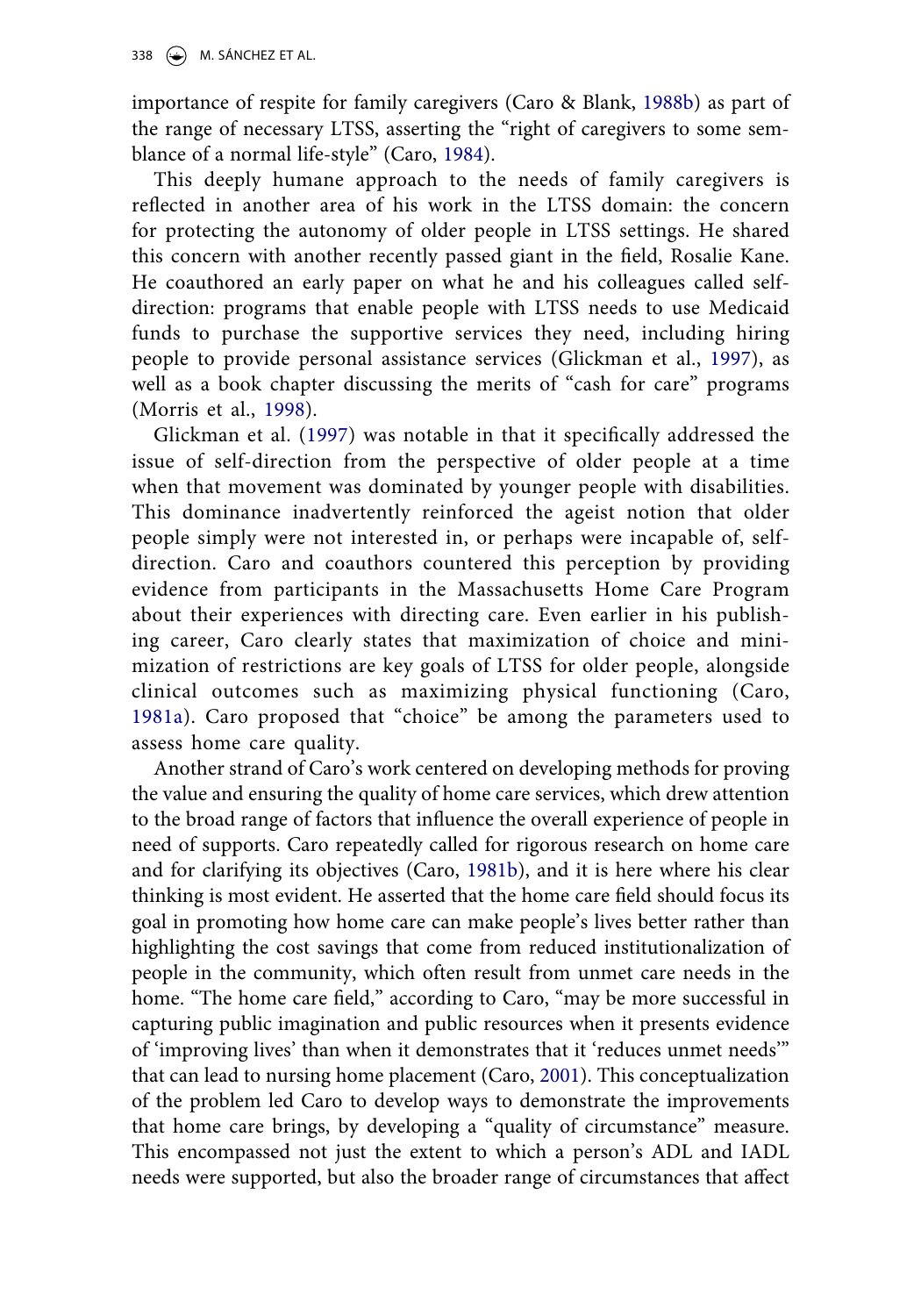<span id="page-4-2"></span>their well-being (Caro, [1981a;](#page-18-5) Caro et al., [2001](#page-18-8)). The incorporation of such considerations into quality-of-life measures by other researchers demonstrates how influential, but ahead of its time, Caro's thinking was around this issue.

To this day, the LTSS field struggles with many of the issues that Caro raised throughout his career. One that stands out is the need to better integrate home care with both medical care and housing. This remains difficult, not only because the worlds of LTSS, medical care, and housing are siloed via financing and regulation, but also because each person exists within distinct clusters of relationships, making it difficult to reach them systematically and achieve economies of scale. This dispersal of responsibility for individuals across a broad range of invested parties – an array of health care providers, social service providers, and others – leads to challenges in coordination and service provision that the field still labors to address. Other enduring issues that Caro highlighted in his research include paying the direct care workforce adequately (Caro & Kaffenberger, [2001\)](#page-19-5) and finding a way to measure and ensure the quality of home care, one of his most persistent concerns in this domain.

# <span id="page-4-3"></span>**Productive aging**

<span id="page-4-1"></span>Productive aging was a priority of Caro's research and community engagement agenda. He not only expanded the knowledge base behind productive aging but collaborated to make it a salient issue for the general American public (Caro, [2009\)](#page-18-9). For Caro, productive aging was an important and necessary innovation as clarified in this quote: "For societies that have created retirement systems that have had the effect of removing many elders prematurely from productive roles, emphasis on productive aging is a valuable correction" (Caro, [2009](#page-18-9), p. 140). Borrowing a statement by Robert Butler, who coined the productive aging term in gerontology, Frank Caro mobilized, in many ways, the productive potential of older people in society (Butler & Gleason, [1985\)](#page-18-10). Given Caro's formative role in the domain, it therefore comes as no surprise that the most recent literature on productive aging still quotes directly from some of the research work in which he was involved (Gonzales et al., [2020](#page-19-6); Mergenthaler et al., [2019](#page-19-7); Serrat & Villar, [2020](#page-21-3)).

<span id="page-4-5"></span><span id="page-4-4"></span><span id="page-4-0"></span>During his career, in collaboration with many scholars, Caro tackled two main questions around productive aging: how society could draw more effectively on older (and near older) people to address community service needs, and how new opportunities for productive participation of older people (e.g., volunteering and providing long-term care) could be created. Moreover, Caro maintained an interest about the role that public policy plays in this issue. This is reflected in Caro's emphasis on how policies might be able to stimulate greater formal volunteering by older people in organizations (Morris & Caro, [1996](#page-19-8)). It is also reflected in his identification of social policy as one of the five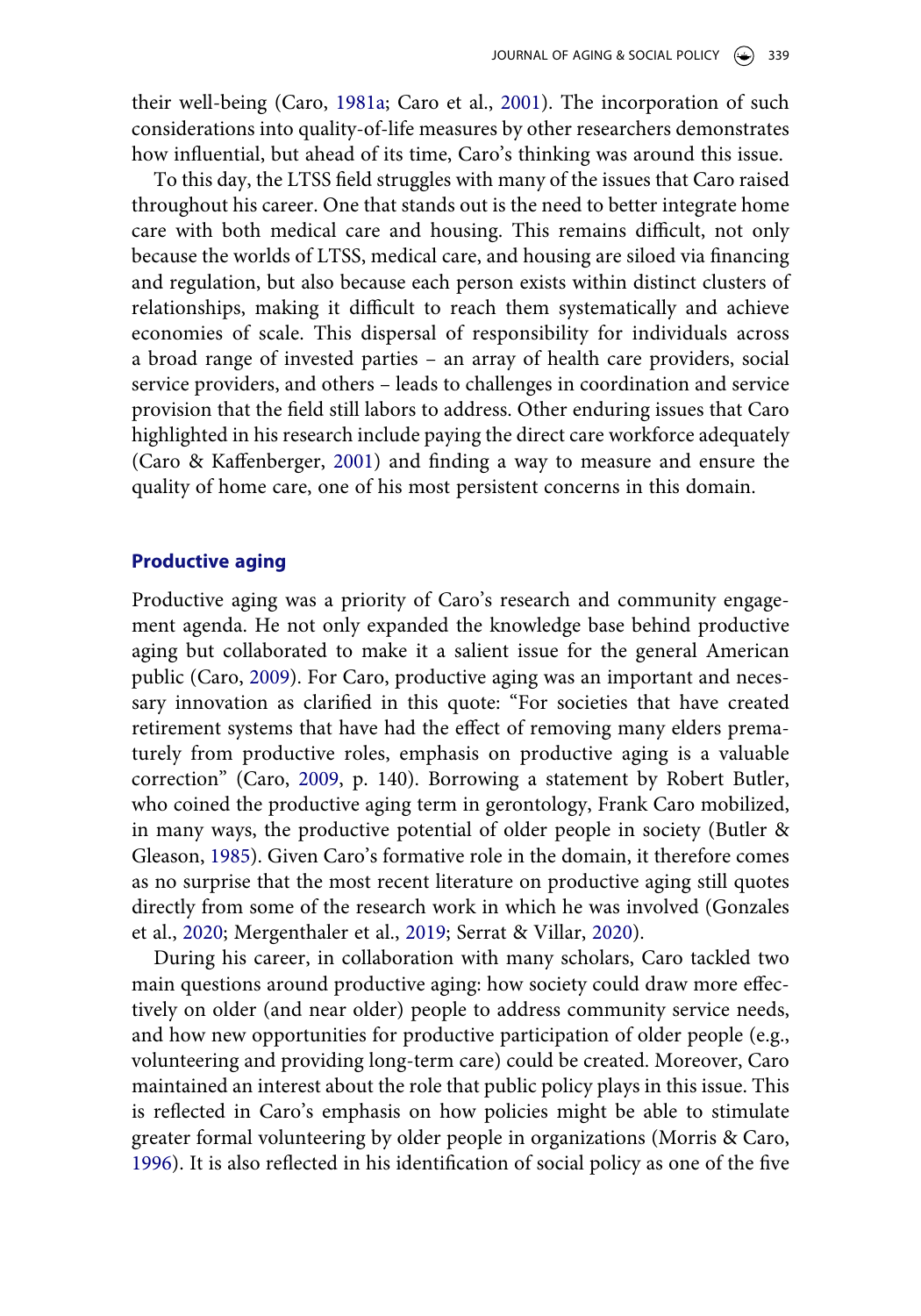sectors in the conceptual model of productive aging later advanced alongside Dr. Scott Bass, his colleague and fellow leader in the developing field of gerontology (S. Bass & Caro, [2001\)](#page-17-0).

# *Conceptualization*

<span id="page-5-4"></span><span id="page-5-3"></span>The early work of Caro and his colleagues in this domain conceptualized productive aging with the perspective of not only ongoing economic involvement in later life, but also societal valuable contributions. They called for continuing participation of older persons in the economic and public life of society regardless of age (Morris & Caro, [1995,](#page-19-9) p. 36), given that most persons tended to remain active, even at advanced ages (Burr et al., [2002,](#page-18-11) p. 88). This involved focusing on social "activities that can be counted, aggregated, and assigned some economic value" (Bass & Caro, 1991, as cited in O'Reilly & Caro, [1994,](#page-20-5) p. 41) rather than activities directed solely toward personal enrichment.

<span id="page-5-5"></span><span id="page-5-2"></span>Coining an innovative definition to capture this combined economic and societal component of activity in later life, Caro and colleagues defined productive aging as "any activity by an older individual that contributes to producing goods or services, or develops the capacity to produce them (whether or not the individual is paid for this activity)" (Bass et al., [1993](#page-17-1), p. 6). Activities that could be quantified in terms of economic value, but were also socially valued and demanded, became the axis of this productive aging concept. Thus, both economic and social contexts were deemed crucial to understand productive aging, and on this basis, working, volunteering, caring for grandchildren, and helping people with health conditions or impairments are considered examples of productive aging activities.

<span id="page-5-1"></span><span id="page-5-0"></span>The sociological emphasis that Caro and his colleagues brought to productive aging added a whole new perspective to gerontology. Older people had to be seen not merely as individuals, but also as agents within the context of societal structures (Bass & Caro, [1996](#page-17-2)). This attention to the interaction between individual and social structures opened whole new areas of inquiry (e.g., pensions, housing, health care delivery), and highlighted the importance of societal norms in the study of older adults' behavior and participation in productive aging activities. In a paper that constituted an important milestone, Bass and Caro [\(2001\)](#page-17-0) presented a multifaceted and interactive conceptual model for this understanding of productive aging that included five sectors: situational, individual, environmental, social policy, and outcomes. The underlying premise of this model is that changes experienced in the first four sectors can influence and change the participation of older people in productive activities, which are captured in the fifth sector. These sectors embrace the range of influences that may enhance or reduce individual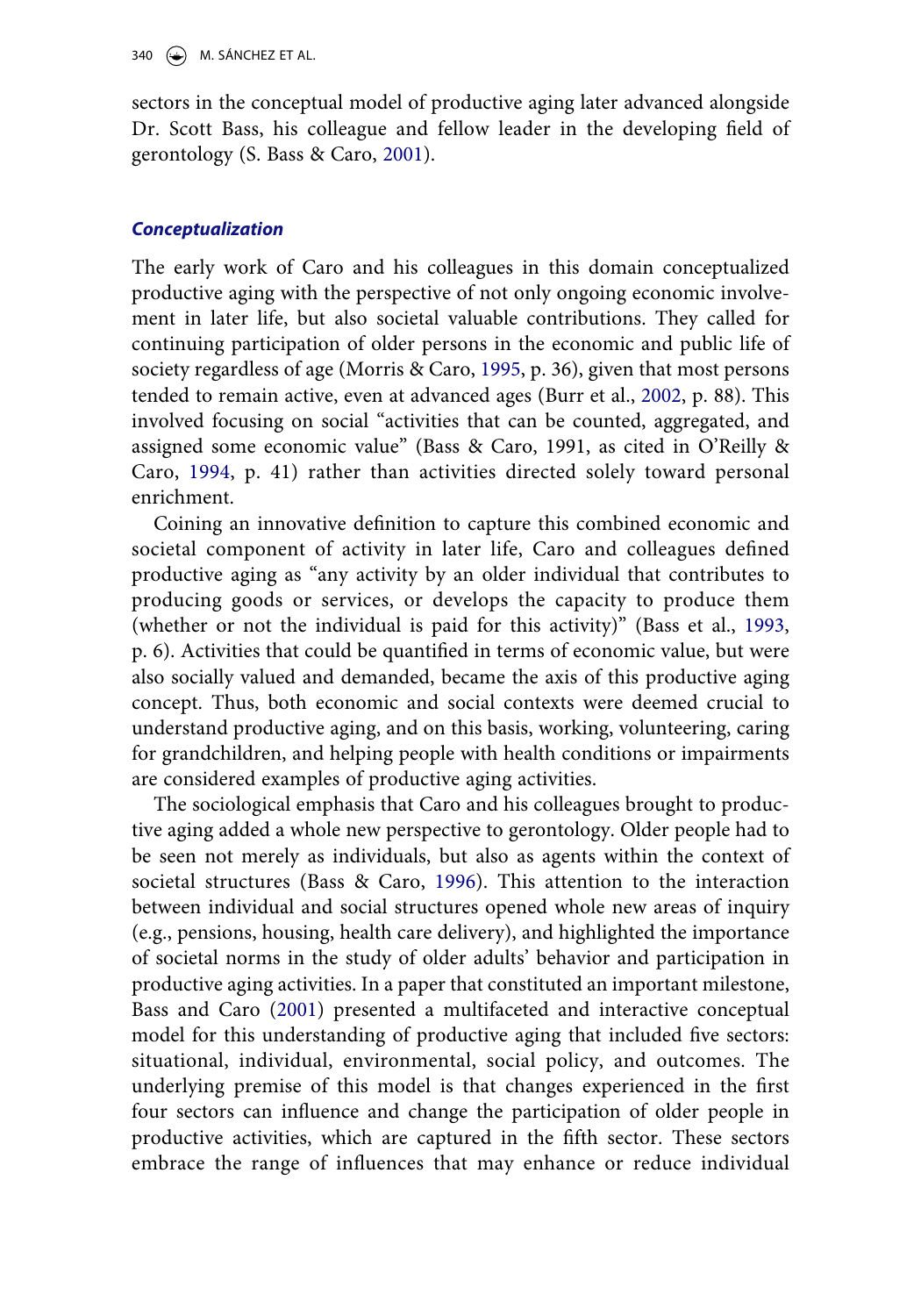participation in productive activities and can also serve as framework for those designing interventions to help promote and increase the engagement of older people in productive aging behaviors.

On the one hand, these sectors embrace the range of influences that may enhance or reduce individual participation in productive activities. On the other hand, they are areas around which interventions should be designed to increase productive aging behaviors.

<span id="page-6-0"></span>Caro also expanded the study of productive aging to encompass the interplay between different groups of productive activities (called "sectors" or "clusters") instead of approaching them separately (Bass & Caro, [1995\)](#page-17-3). In principle, and after initial findings from the 1991 Commonwealth Fund Productive Aging Survey, Caro's scholarship with his colleagues made it clear that older people could make significant contributions in more than one productive activity or sector. Therefore, it was only through a cross-sector approach that the actual scope of productive participation could be comprehended fully.

### *Motivation*

<span id="page-6-2"></span><span id="page-6-1"></span>Caro incorporated a wide variety of activities into his definition of productive aging, arguing that older people could interpret for themselves what was or was not deemed to be productive. Similarly, motivations for engaging in productive aging varied per individual. Thus, understanding the factors motivating older people to remain productively and healthily active became an important goal during the mid and late stages of Caro's career as a gerontologist. Underlying many of Caro's writings about productive aging is the belief that many more older people could be motivated to pursue such activities, highlighting his appreciation and respect of the potential of older people as significant contributors to society. Recent academic work on volunteering in later life draws on his work to emphasize the importance of attracting and supporting older volunteers from underrepresented demographic groups (Morrow-Howell et al., [2018](#page-20-6)), and understanding the factors that make productive aging available to all. Thus, Caro and colleagues' research aimed to categorize productive aging behaviors into activity "clusters" (e.g., a combination of volunteering, employment, informal long-term care, and caring for grandchildren) and to analyze what motivated people to pursue them. With his colleagues, Caro committed to a twofold task: looking into the explanatory power of a single global activity motivation measure and trying to identify a modest set of distinct activity motivation dimensions that might explain engagement in specific activities or cut across various activities (Caro, Burr et al., [2009\)](#page-18-12). Generally speaking, studies in which Caro was involved showed that motivations that were specific to activities tended to be more powerful in explaining activities than the general activity motivation measures.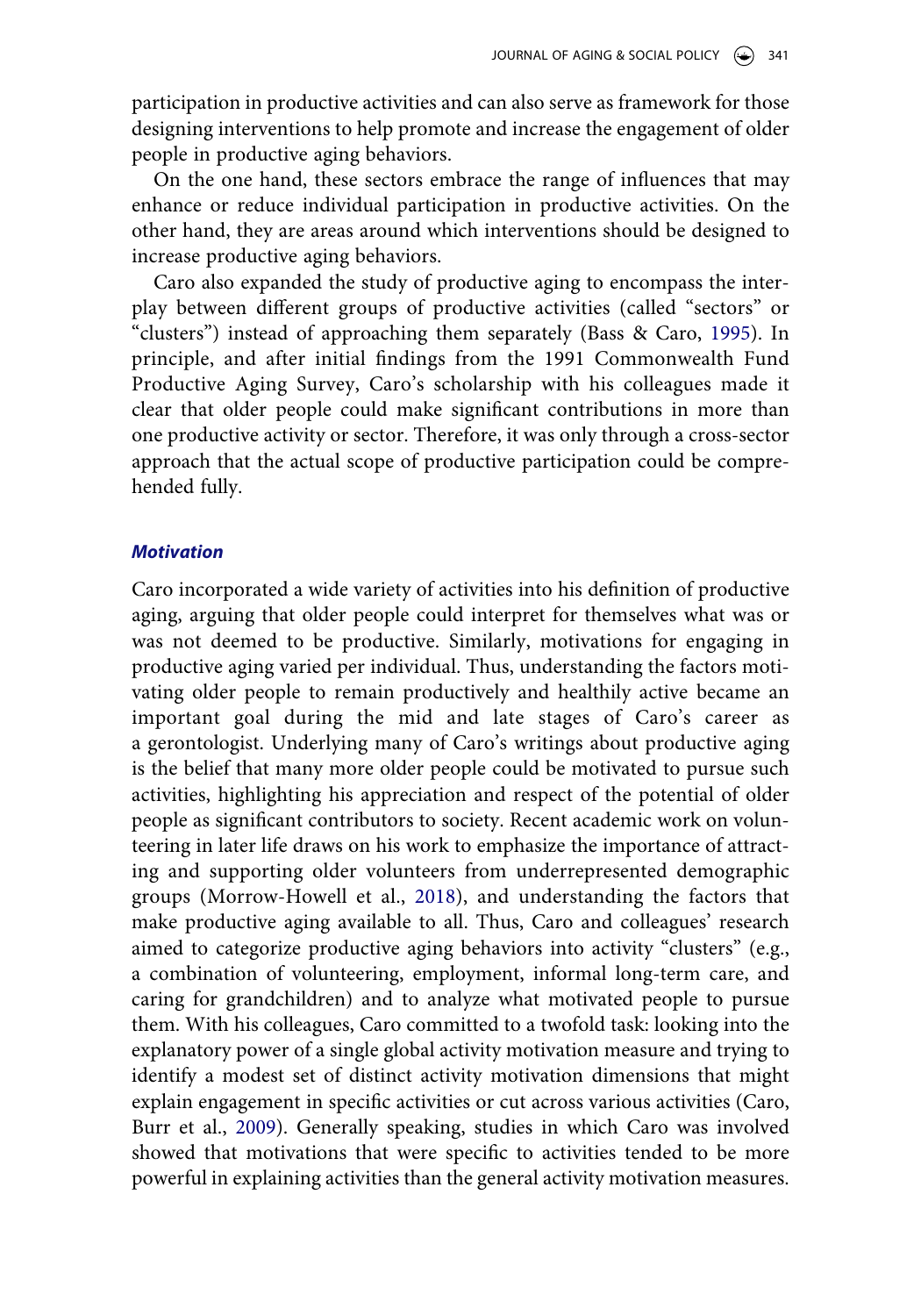342  $\left(\rightarrow\right)$  M. SÁNCHEZ ET AL.

At the same time, they were able to show that a narrow general activity motivation measure might be helpful in explaining participation in productive practices such as formal volunteering and paid employment.

<span id="page-7-0"></span>The idea of "global activity motivation" (Caro, Burr et al., [2009](#page-18-12), p. 5) was later introduced by Caro and colleagues as a measure useful to understand patterns of activity beyond the motivation for specific activities. Following this line of inquiry, Caro, Caspi et al. ([2009](#page-18-13)) examined how various forms of productive activity might complement or interfere with one another, concluding that a global motivation to be active might help to explain participation in multiple activities at any one time or sequential productive activities (that is, switching from one activity to another). An example of this is retired teachers who continue to make contributions in schools as volunteers. In the end, both general and specific motivation pathways to productive aging activities were demonstrated to be useful for activity organizers in helping them to orient and encourage older people to successfully engage in such actions. This research strand on motivation and clustered activities, in which Caro was deeply involved, has been influential, for instance, in the study of pathways of productive activities in later careers (Van der Horst et al., [2017\)](#page-21-4) and the analysis of outcomes from activity patterns in later life (Chen et al., [2019](#page-19-10)).

# <span id="page-7-2"></span><span id="page-7-1"></span>*Barriers*

Barriers to productive aging were another ongoing interest of Caro in this research domain as he considered general motivation and perceived barriers to both contribute to activity patterns of older persons in later life (Caro et al., 2008). Although he was careful to avoid painting productivity in old age as an obligation, he was interested in identifying and removing barriers for older people who want to be productive. Barriers to engaging in productive aging activities could be countered through the provision of opportunities and incentives to encourage productivity among older people. Furthermore, he supported the promotion of related frameworks, such as successful aging, healthy aging, and meaningful aging, to further offset a mindset of barriers to participate in productive activities

His landmark coedited book, *Achieving a Productive Aging Society* (Bass et al., [1993\)](#page-17-1), provided an extensive list of barriers to productive aging. Included in this list was institutional ageism that could be experienced through age discrimination in employment or as intergenerational conflict. Another barrier identified in the edited book was the defective-institutions hypothesis where employment and volunteer options are so unattractive that people who are able choose to depart from jobs as early as they can and generally avoid extensive volunteer commitments. A third barrier example is the alternate preference hypothesis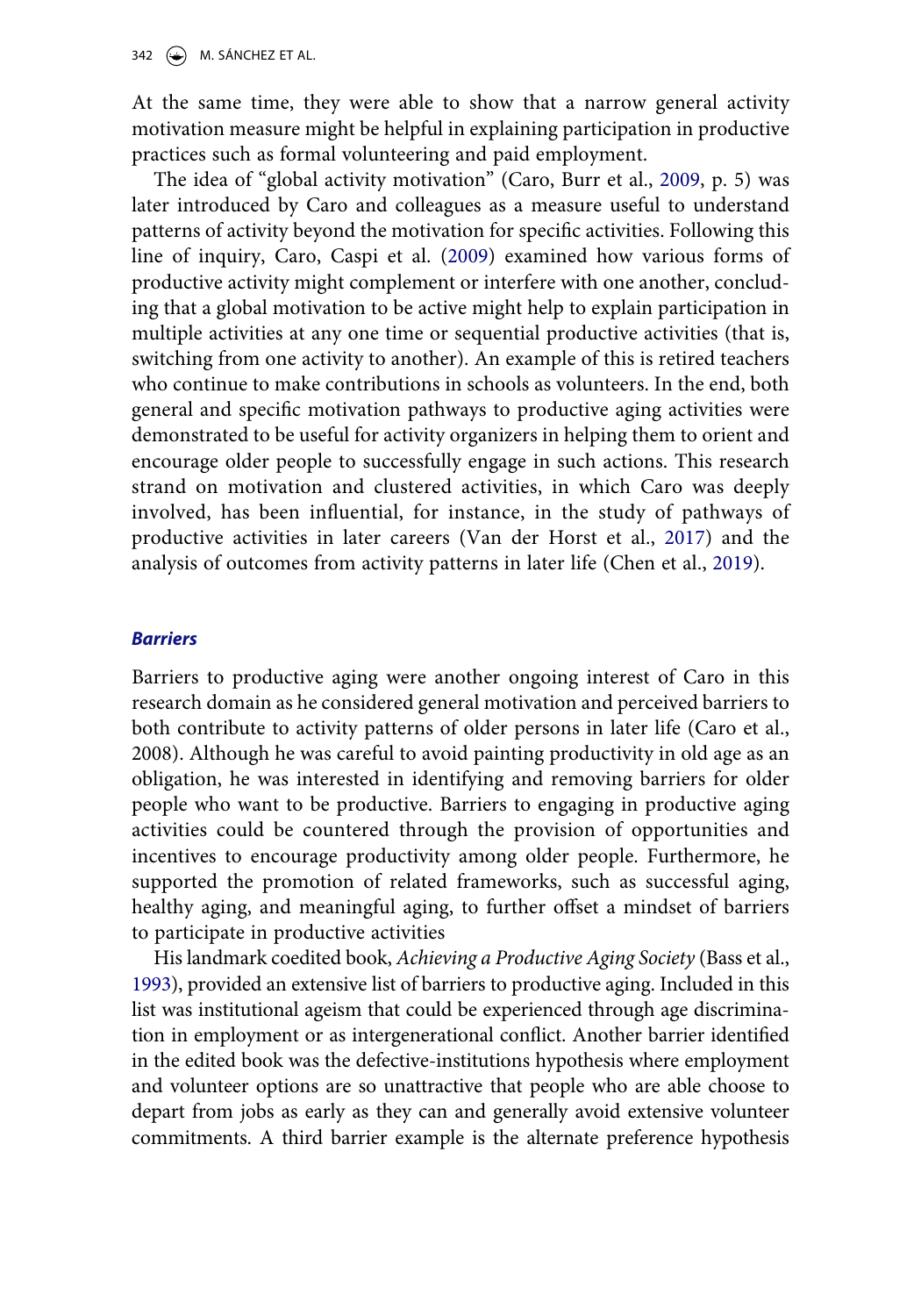which asserts that "many older people organize their lives around alternatives to the work ethic." Several of these barriers to productive aging were to constitute the focus of Caro's scholarly work for the rest of his career (Bass & Caro, [2001\)](#page-17-0).

#### *Volunteering*

A committed volunteer himself, Caro paid considerable attention to volunteering as a productive aging activity. In Caro and Bass (1995), he raised some key questions, including how more older people could be attracted to volunteering through improved dissemination of information about good volunteer assignments, for example, and the removal of barriers, such as limited transportation access. In this work, Caro and Bass also considered ways that older volunteers could do more and different types of work through improved training as well as ways of sustaining continuity in volunteering. Given the potential of volunteering as productive activity, they concluded that "volunteers can make a major difference in community service initiatives" (Caro, [2009](#page-18-12), p. 135).

As part of their research on volunteerism, Caro and Bass ([1997\)](#page-19-4) examined receptivity to volunteering in the postretirement period. They concluded that there was a window of opportunity for volunteer engagement in the few years immediately after people stopped working. As a result of this finding, they advised that "preretirement counseling should routinely include active efforts to place interested participants in volunteer assignments" (p. 438). Later research on volunteering by Caro and colleagues uncovered an apparently paradoxical association between informal caregiving and community service volunteering. It was found that those reporting more hours of informal care work were more likely not only to be volunteers compared to those not caregivers, but to also report more hours of volunteering compared to volunteers not also involved in informal caregiving activities (Burr et al., 2005). They concluded that "persons engaged in multiple social networks (caregiving and volunteering networks) have the most opportunity and motivation to engage in productive activity in later life" (p. S255).

#### *Implications for practice*

Although he delved into theoretical perspectives (Bass & Caro, [1996\)](#page-17-2), barriers (O'Reilly & Caro, [1994](#page-20-5)), motivations, types and patterns of activities (Caro & Bass, 1992), resources involved, and other aspects of productive aging, this did not damper Caro's interest in applying his understanding of productive aging to real life practices aimed at maximizing older adult well-being. "Does one form of activity readily substitute for another? In other words, do all kinds of productive activity contribute equally to well-being? Does variety in activity matter? In other words, do older people maximize their well-being when they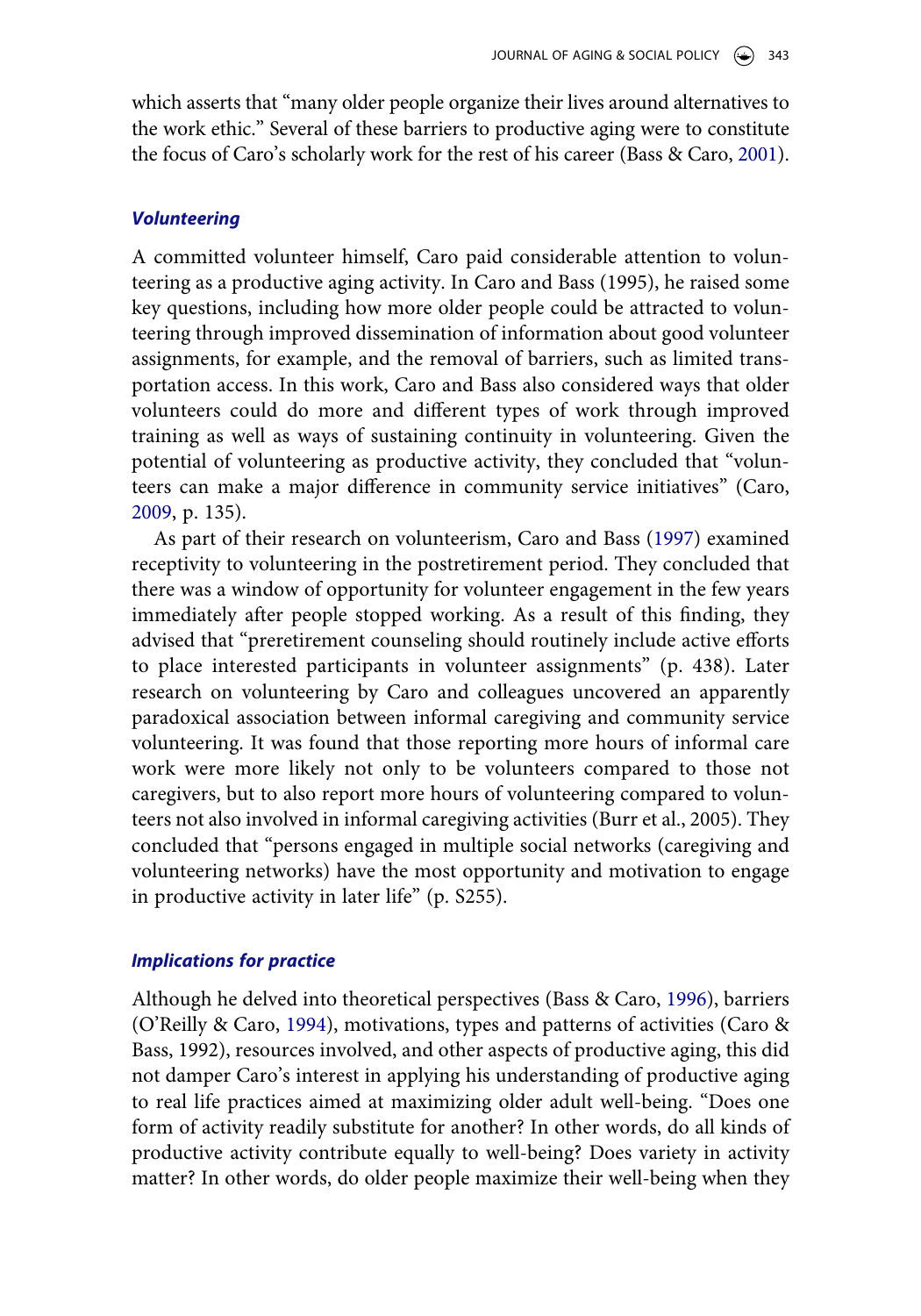<span id="page-9-1"></span>engage in a variety of forms of activity?" (Caro et al., [2005,](#page-18-14) p. 3). Questions like these, along with other contributions discussed below on methodology and age-friendly cities, connected Caro's scholarship on productive aging to practice in a way that embodies the concept of scholarship of application and engagement (Boyer, [1990](#page-18-15)).

<span id="page-9-0"></span>Implications for practice and policy were a must in any paper led by Caro. For instance, when concluding a study of global motivation for participation in a range of productive aging activities, Caro et al. [\(2009](#page-18-12), p. 204) pointed out that "older people who are intensely involved in paid employment, for example, may be successfully recruited to contribute to a volunteer cause in part because some of the motivation that drives their engagement with employment can be transferred to a volunteer cause." Regarding policy implications, a good example of Caro's practical stance was a recommendation for career centers to adapt to the needs of older workers, for example, by developing coordination and mature worker workshops aimed at to enhancing employment opportunities for older workers (Caro & Tull, [2009\)](#page-19-11).

<span id="page-9-2"></span>Another feature of Caro's endeavors around practice was his efforts to integrate productive aging at the very institution where he was engaged as scholar. A good example of this was the Elder Leadership Project developed by Caro and Birchander at UMB's Gerontology Institute. This project worked with a group of well-trained skilled older volunteers to make a substantial difference in the lives of people depending on community services. This was achieved mainly through supporting Councils on Aging in their efforts to assist frail older people in many communities in the Boston metro region.

#### *Future research*

<span id="page-9-3"></span>Throughout his engaged scholarship, Caro paved the way for gerontological research on productive aging. In his writings he insisted on the need for significant investments to stimulate greater volunteering among older people (Morris & Caro, [1996\)](#page-20-7), along with opening "possibilities for older volunteers to make more significant contributions" (p. 8). He advocated for evaluating the potential that civic participation and other forms of productive activity have in contributing to the overall well-being of all people, and in particular older people (Burr et al., [2002](#page-18-11)). He also argued that institutionalized ageism needed to be investigated as an obstacle to employment of older people (Bass & Caro, [1996](#page-17-2)).

According to Caro and his colleagues, more research was necessary on the preferences and obligations mediating older people's response to competing productive aging opportunities. Possibilities for a productive aging ethos to be developed and embraced in the future (Caro, [2009](#page-18-9)) and more multi-country comparative research on elder volunteering were other avenues for research that Caro emphasized. Finally, given Caro's great interest in activity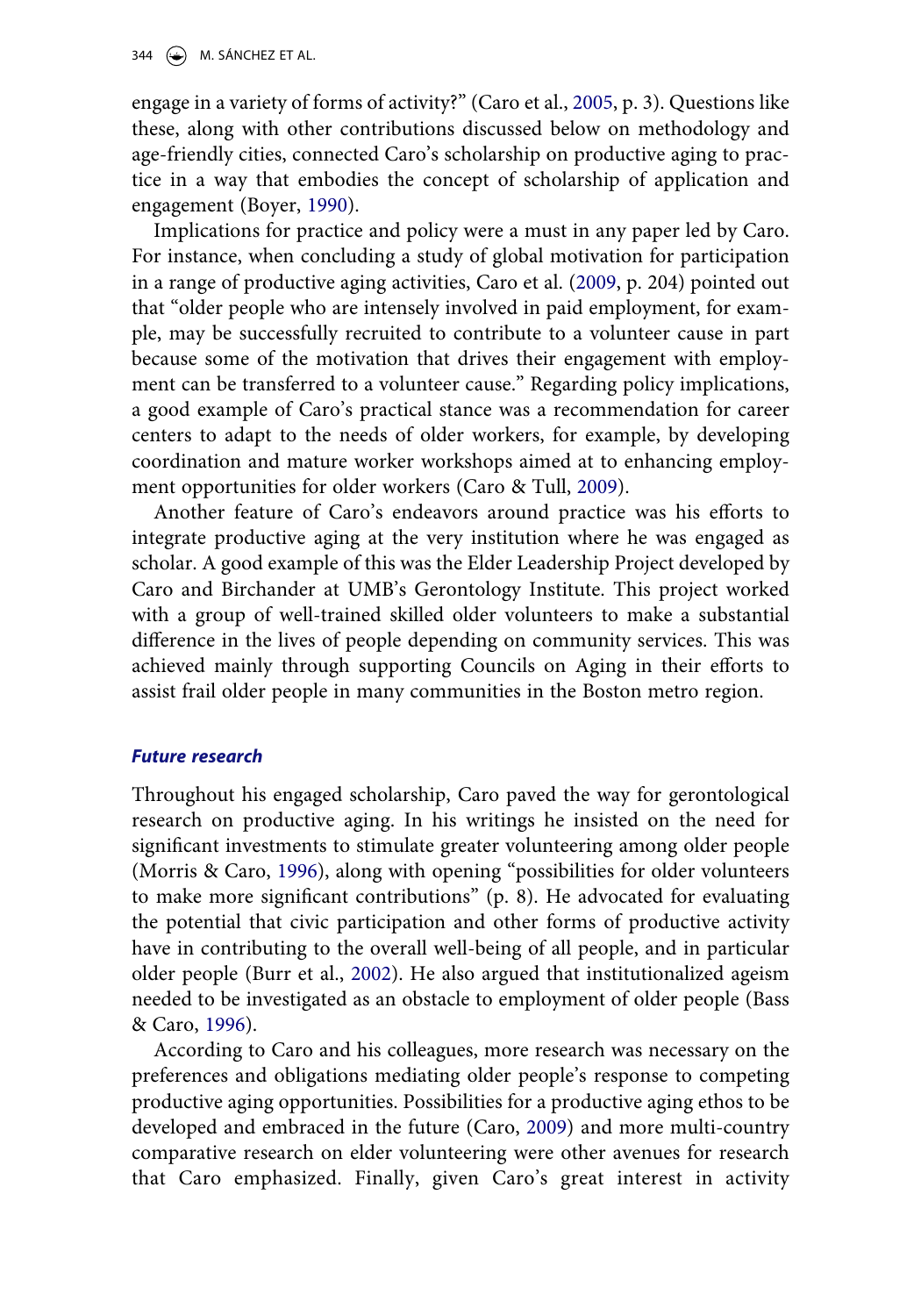<span id="page-10-1"></span>motivation, he also advocated comparing motivation for productive and nonproductive activities and researching how this motivation, whether clustered or not, may interact with a global measure of activity motivation (Caro et al., [2009](#page-18-12)) across ethnic, income, educational, and regional boundaries (Caro et al., [2010](#page-18-16)). Some of these recommendations for future research asserted by Caro were already introduced in his earlier work with colleagues and are now being echoed in subsequent gerontological scholarship focused on productive aging (Principi et al., [2012;](#page-20-8) Shen, [2017\)](#page-21-5).

#### <span id="page-10-3"></span>**Research methodology and program evaluation**

Caro's profile as methodologist, and particularly his trajectory in program evaluation also deserve attention. A sociologist with expertise in evaluation research, he always wanted to identify and evaluate, in a systematic and controlled way, the impact of implemented projects. He examined the best ways to invest funds in community-based services as well as the effectiveness of this investment on delaying or reducing the demand for much more costly LTSS (such as nursing homes or assisted living facilities). Once results were in hand, Caro's typical next step was supporting decision-making and helping investors, politicians, and managers from private foundations to get the right funding for high quality public projects and services, often acting as a mediator among parties in the quest for solutions to problems.

<span id="page-10-2"></span><span id="page-10-0"></span>His vast experience in project implementation made him aware of common problems when integrating project planning and evaluation. A case study published in the early 1970ʹs clearly illustrated his approach (Caro, 1974). Robust evaluation designs were then rare for community programs, quasi-experimental evaluation was scarce, and internal and external validity were often an issue. Often programs were launched with much motivation and enthusiasm but little rigorous research. Caro knew well that the use of good evaluation designs maximized the generalizability of results and the replicability of projects. This idea guided his work from the beginning (Caro, [1971](#page-18-17); Caro, [1980\)](#page-18-18) and remained until later stages in his career. For instance, Caro and Gottlieb ([2001\)](#page-18-19) designed a quasi-experimental pre-test/posttest design to test the effects of a gerontological intervention. However, this paper's focus was not the typical presentation of results but the detailed description of obstacles that arose when carrying out the planned design. Rather, the purpose of this effort was to demonstrate that the combination of experimental evaluation design with service and program delivery could lead to further improvements in community programs and services in the future.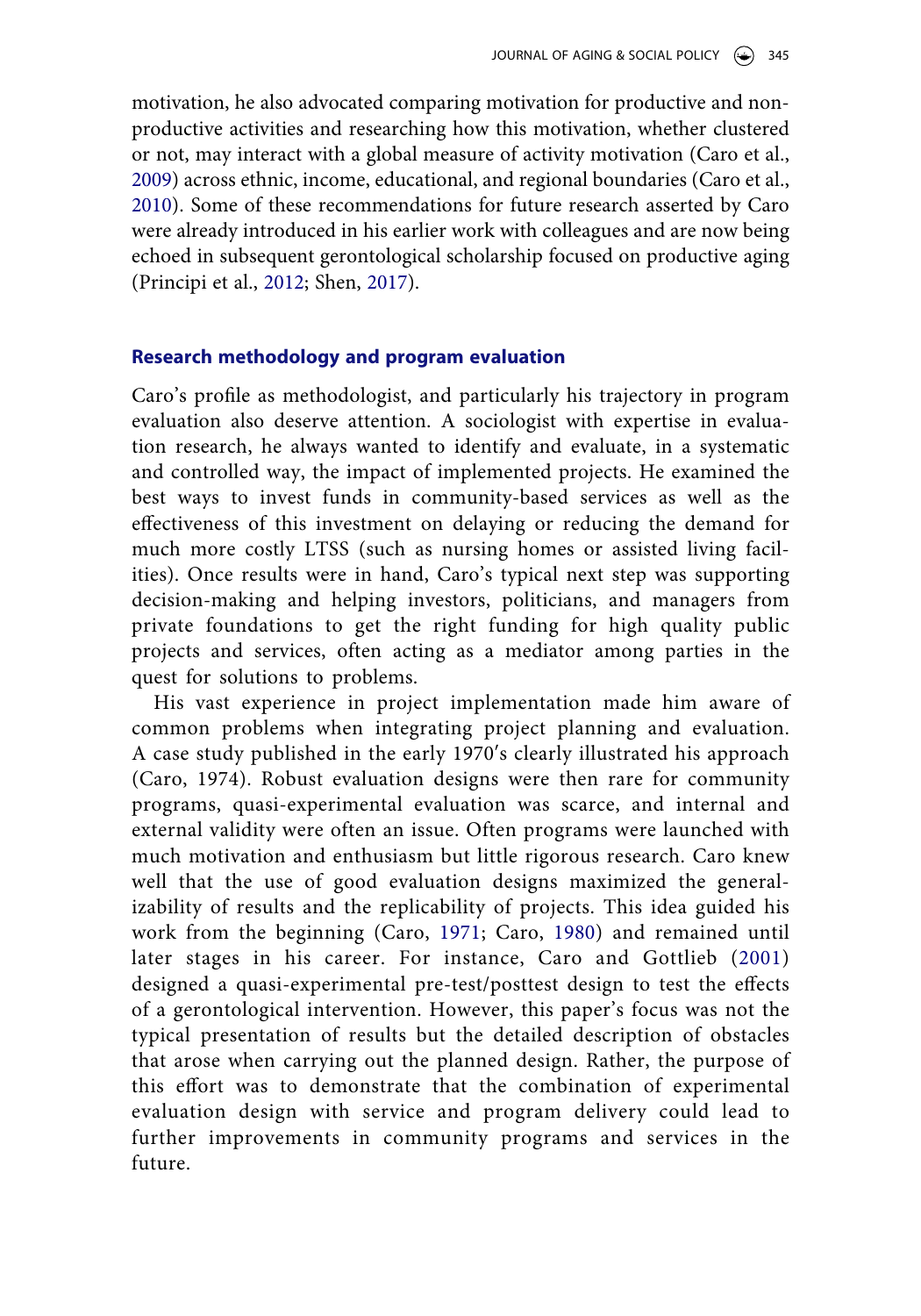346  $\left(\bigcirc\right)$  M. SÁNCHEZ ET AL.

### *Methodological diversity*

<span id="page-11-5"></span><span id="page-11-3"></span><span id="page-11-2"></span>Caro's methodological background as a sociologist and gerontologist allowed him to draw on different research methodologies, including quantitative (e.g., Caro et al., [2010](#page-18-16)), qualitative (e.g., Stern & Caro, [2004\)](#page-21-6) and mixed methods (e.g., Gottlieb & Caro, [2000\)](#page-19-12). For instance, in the later years of his career, Caro's research shifted to include a focus on residential living experiences of older people. With some colleagues (Gottlieb et al., [2009\)](#page-19-13), Caro conducted a qualitative study of community-residing older people in which he assessed parent and peer experiences with health and function challenges that influenced their residential preferences and decisions in later life. Furthermore, he continued to integrate this interest in residential choices of older people when working with colleagues to develop an innovative internet-based vignette method (Caro, Ho et al., [2009,](#page-19-14) [2012](#page-19-15); Caro, Yee et al., [2012\)](#page-19-6) that it is presented in more detail below. To illustrate the wide range of methodological tools adopted by Dr. Caro in his gerontological scholarship, the remainder of this section will highlight two distinctive methodological approaches cultivated throughout his career.

### <span id="page-11-1"></span><span id="page-11-0"></span>*Applied social research by older adults*

In his several positions at UMB's Gerontology Institute over the years, Caro tried to develop innovative projects that had a positive impact on older people, especially the most vulnerable and poorest. One of his most important contributions was carrying out applied social research by trained older adults who were considered stakeholders, and whose concerns were considered in the design of the research (Bass & Caro, [1995](#page-17-3)). This particular emphasis was conducted in response to community needs using an action-research methodology, which involved consultation with community representatives and emphasized collaboration with affected citizens. Caro often designed courses that taught students, both younger and older graduates, how to conduct applied social research as a community problem-solving effort.

<span id="page-11-4"></span>In 1980, the Frank J. Manning Certificate Program in Gerontology at UMB, a program traditionally targeting learners aged 60 year and older (Silverstein et al., [2005](#page-21-7)), adopted the action-research model when teaching students about social research methodology. This enabled students to get involved in research projects affecting older persons. Under the guidance of a researcher who trained them, these older students collaborated in the design of the research, helped to better formulate, and delimit the scope of the study, and even assisted the researcher to enrich his own knowledge of the topic. Thus, in addition to receiving theoretical classes, these students had to work outside the classroom for at least 20 hours, conducting interviews and keeping a field diary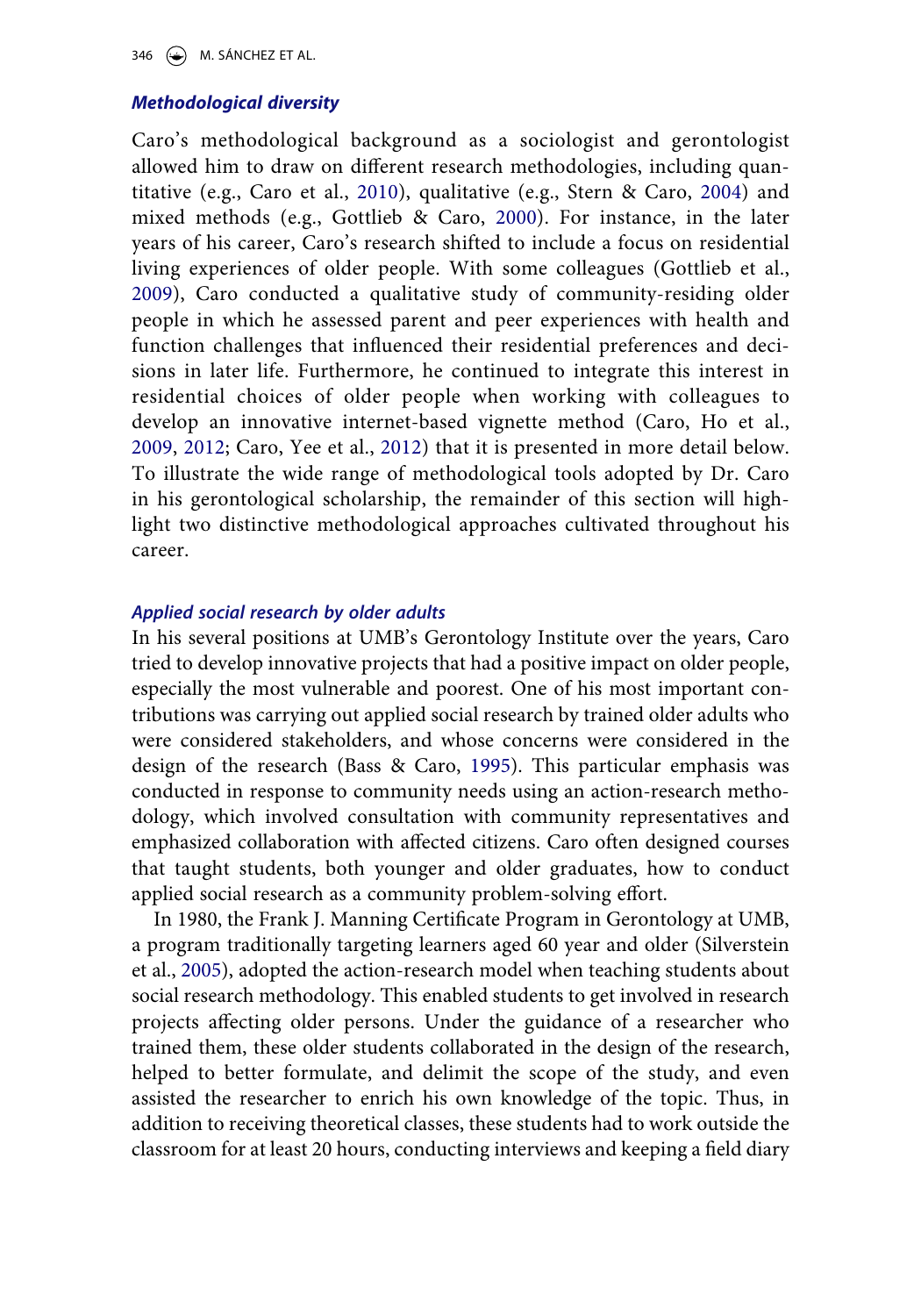with notes on the research. Typically, the researcher wrote a report with recommendations, which was submitted to the students for final analysis and reflection to refine or improve it.

<span id="page-12-3"></span>An example of this type of research was the work by Schofield and Bass ([1986](#page-21-8)) in collaboration with the Massachusetts Federation of Nursing Homes, consisting of interviews with 145 people who planned to place a family member to a nursing home. These relatives were questioned about their decision-making process in choosing the most appropriate nursing home and the difficulties they experienced. This report appraised nursing home quality, produced an up-to-date list of available nursing homes, and was used to introduce an increase in Medicaid contributions to cover expenses associated with nursing home stays. These older students proved to be very good interviewers, conducting rich and detailed interviews, perhaps because they themselves were intimately familiar with the social problems being investigated. Thus, it was proven that involvement of older adults in research contributes in various ways to the effectiveness of applied research in gerontology. For instance, older adults trained as interviewers were often highly successful in obtaining rich responses from older respondents (Bass & Caro, [1995](#page-17-3)).

### *Internet-based vignette experiments*

<span id="page-12-2"></span><span id="page-12-0"></span>In this context, vignettes are hypothetical situations presented to survey respondents to obtain their opinions about desirable or anticipated behavior. Peter Rossi had developed factorial survey design, an approach using vignettes (Rossi & Nock, [1982\)](#page-20-9). Caro and his colleagues tested this method in gerontology using S Plus software for the first time to generate complex vignettes (Caro & Chen, [2004\)](#page-18-20). Furthermore, they made it possible to innovatively use video and audio clips and the Internet to deliver information to and elicit summary judgments from older individuals regarding residential options (Caro et al., [2012](#page-19-16)). Caro and his colleagues explained their use of this innovative method in gerontology as follows: "the internet is used also to deliver information including vignette content to subjects through video and audio clips. Use of video and audio clips provides a means of engaging subjects more fully than is possible with written information alone" (Caro et al., [2009,](#page-18-9) p. 4).

<span id="page-12-1"></span>For their research, Caro and colleagues created a "vignette scenario" using a framework in which a distinction was made among dimensions (social objects that can vary qualitatively and quantitatively), levels (specific values that a dimension may take), objects (units being judged that are described by a single level for each dimension), judgments (rating given by a respondent to an object), and the factorial object universe (the set of all unique objects formed by all possible combinations of one level from each of the dimensions). The method permits the study of the effects of both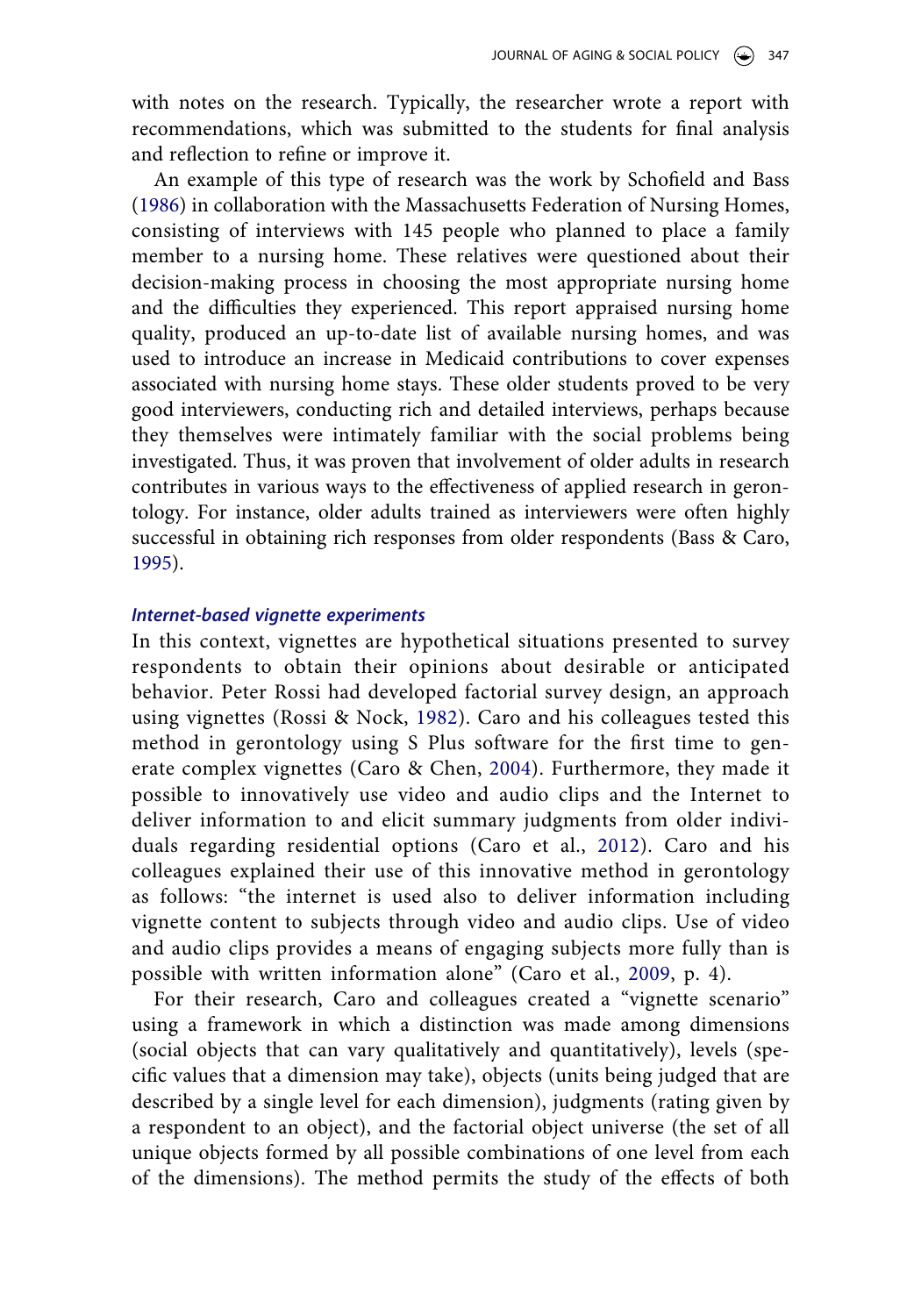vignette structures and respondent characteristics on choices selected in follow-up to being presented with various scenarios (Caro & Chen, [2004](#page-18-20); Caro, Ho et al., [2012](#page-19-15); Caro, Yee et al., [2012\)](#page-19-6). Caro and coauthors implemented the use of vignettes in a variety of ways to better understand issues of intergenerational social relevance and how personal experiences with aging family members when they were younger were influential of an older person's own decision-making processes. This was largely applied in these studies to learn more about the views of older people when they had to decide about moving into a nursing home, a retirement community, or an assisted living facility when they could no longer live at home.

An example of how Caro and his colleagues implemented this new way of using vignettes can be found in the study by Caro et al. ([2009\)](#page-18-9) in which subjects watched and listened to a video clip with five substantive dimensions with different levels: functional status (3 levels), social networks (3 levels), current housing (2 levels), retirement community characteristics (2 levels), and financial considerations (4 levels). By using video clips of a man/woman with similar age but different appearances and status (a doctor or someone unknown) Caro and colleagues were able to determine whether the identity of the host would have an influence on respondents' judgments.

Furthermore, Caro et al. ([2012](#page-19-16)) reported the results of a vignette experiment to contribute to an understanding of the basis upon which older people and their adult children made decisions about residential options. They used vignettes to depict situations, and study participants were asked to express their judgments or talk about the possible response behaviors. Each person was asked, in a random order of vignette presentation, about a situation in which they were to recommend to the depicted subject whether they should stay at home or go to live in a nursing home. Study participants were even asked to imagine themselves in the depicted person's circumstances and think about themselves. The children of older people were also asked to participate in the study. After responding to the vignette, participants were then asked to answer a questionnaire with sociodemographic information. Some examples of findings from these vignette studies showed that study participants with mobility problems and needs in activities of daily living, such as not being able to clean the house by him/herself, to climb stairs or drive, were more likely to recommend the option of living in a nursing home (in 30–40% of cases) in the vignette scenario, depending on whether the respondent was an older person or her children. In the case of older people who lived alone and did not have many friends in the neighborhood, the participant adult children were much more sensitive about social isolation than the older respondents. For adult children study participants, social isolation was as strong an indicator as functional loss for an older person needing more support.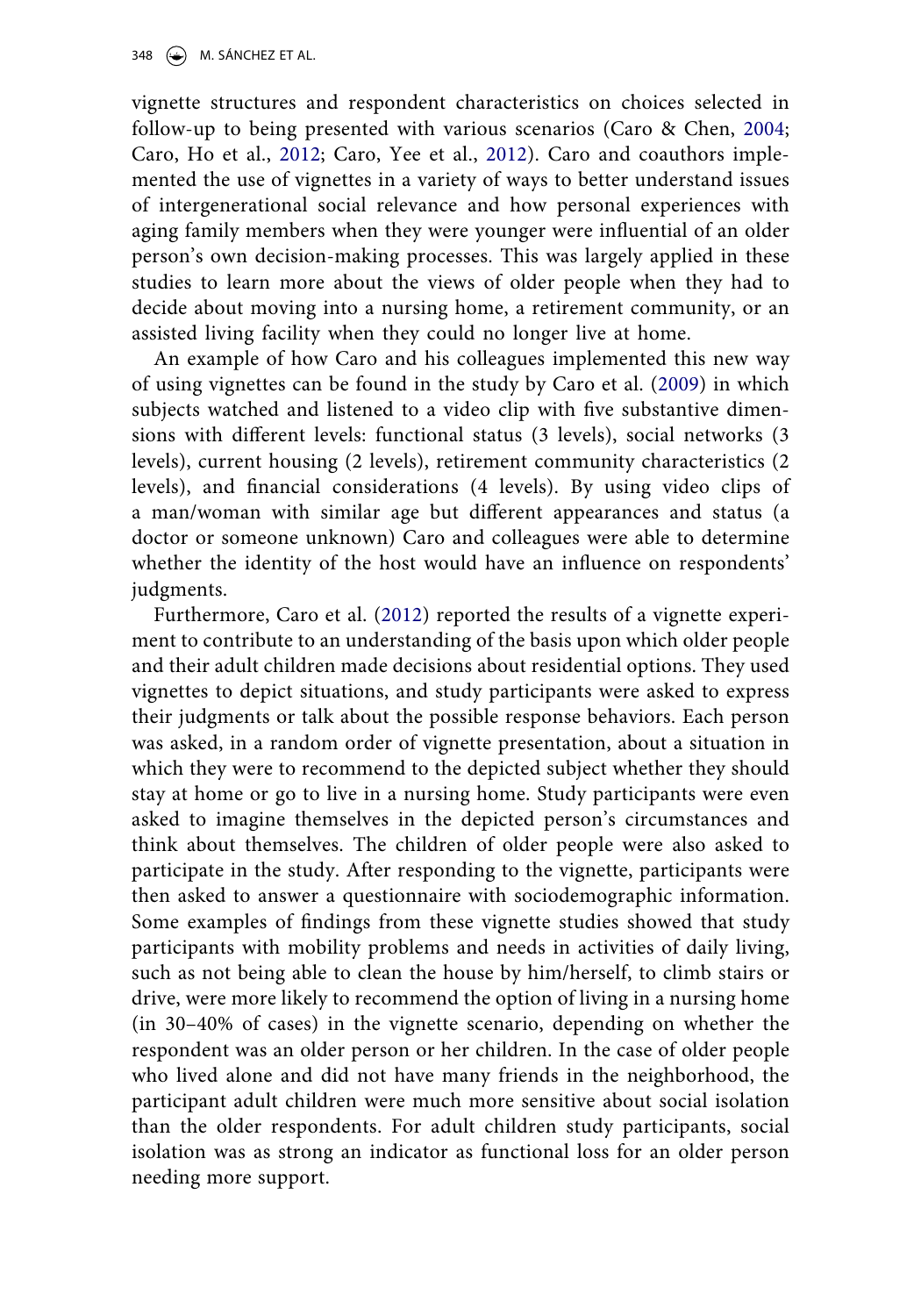<span id="page-14-0"></span>Caro's enduring contributions to the development of this methodology can be seen in recent papers on experimental design methods (Eckerd et al., [2021](#page-19-4); McInroy & Beer, [2021](#page-19-9)) and gerontology (Santos-Eggimann & Meylan, [2017](#page-20-10)), which reference Caro and his colleagues' use of vignettes.

# **Age-friendly cities and communities: the "grand finale"**

When Caro retired from UMB in 2008, he became a living testament to the power of productive aging through his considerable volunteer work. At this time, he became advocate for the needs of the local aging population when he stepped into a leadership role in his own community. In 2011, Caro co-founded the Brookline Community Aging Network (BrooklineCAN, henceforth), a community volunteer organization located in Brookline, Massachusetts. BrooklineCAN advocates for neighborhood age-friendly initiatives and serves as a conduit of information to empower older people to remain active members of the community and to successfully age in place.

It was Caro's work in making his own community more age-friendly that enabled him to integrate his academic experience with his personal interest in his community during his retirement. Shortly after BrooklineCAN was launched, Caro organized a committee of local leaders in Brookline to pursue joining the World Health Organization's Global Network for Age-friendly Cities and Communities (or "the Network"). Established in 2010, the purpose of the Network is to connect like-minded cities, communities, and organizations worldwide to support efforts to promote local level action to nurture participation of older people and create community environments supportive of healthy and active aging (World Health Organization [WHO], [n.d.\)](#page-21-9). Caro recognized the importance and value of aligning his local community with this global initiative and worked collaboratively with local leaders in Brookline to apply to join the Network (Daly et al., [2012\)](#page-19-6).

<span id="page-14-1"></span>In 2012, Brookline, MA became the ninth municipality in the United States and the first community in New England to join the Network. In October 2021, the Network included 1,114 cities and communities in 44 countries and covered over 262 million people worldwide (WHO, [n.d.](#page-21-6)). By joining the Network, the town of Brookline "committed to a comprehensive, multi-year effort to strengthen its age-friendly status" (BrooklineCAN, [n.d.a](#page-18-11)). A Brookline Age-friendly City Committee, cochaired by Caro, was established to provide ongoing monitoring of projects and to outline future goals. Ruthann Dobek, Director of the Brookline Council on Aging/Brookline Senior Center and Caro's cochair, remarked,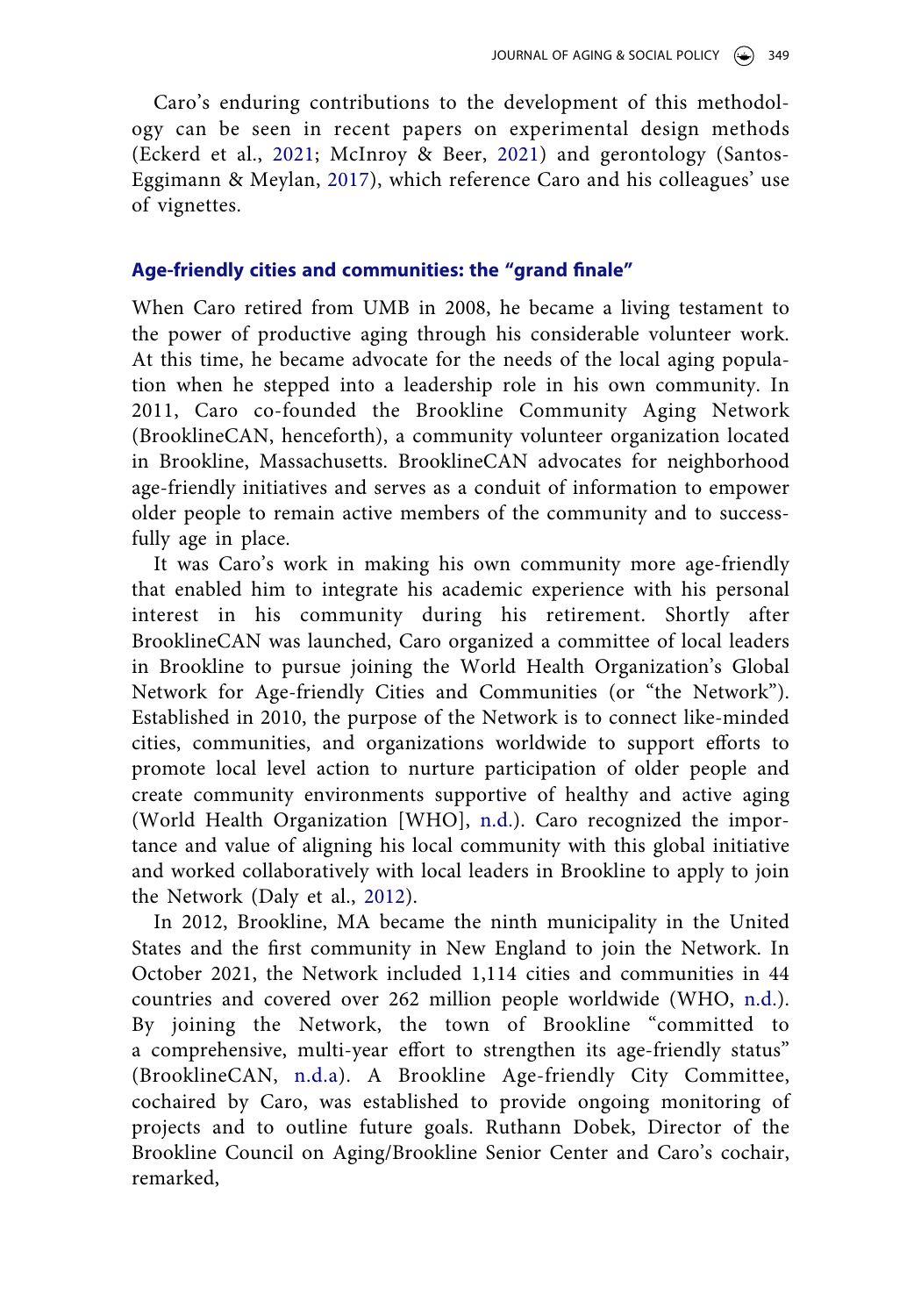Frank was significant in having Brookline be the first Age-Friendly City/Town in New England due to his extraordinary leadership and community organizing skills. He was able to gather the community together and focus on identifying needs and gaps in services and then formulating a plan with the town staff (R. Dobek, personal communication, May 4, 2021).

A few examples of successful age-friendly initiatives that have been enacted in Brookline include the establishment of a Pedestrian Advisory Committee, advocacy for more affordable and age-friendly housing options, publication of online guides that identify buildings with agefriendly features, and the development of a new age-friendly park (BrooklineCAN, [n.d.a\)](#page-18-11). Caro's efforts to formally align Brookline with the Network ensured that the town would remain committed to promoting age-friendly initiatives, even after his leadership ended. The work of the Brookline Age-friendly City Committee is ongoing with a new cochair that continues Caro's work. Goals include working alongside local business owners to establish age-friendly businesses and services, partnering with other community groups to increase public transportation options, and developing a community-wide response to support isolated older adults impacted by the COVID-19 pandemic (R. Dobek, personal communication, May 4, 2021).

Caro's active involvement in his local community on age-friendly initiatives guided his continued research and academic pursuits while retired. Caro sought to not only work locally, but also endeavored to inspire and educate globally on the topic of age-friendly cities and communities. While working to bring Brookline into the Network, he collaborated with several other gerontology colleagues internationally, including his former graduate student Kelly Fitzgerald, to publish in this research domain. In 2014, Caro co-edited, with Fitzgerald, a special issue of the *Journal of Aging & Social Policy* (JASP) titled "Agefriendly Cities and Communities Around the World" (Caro & Fitzgerald, [2014\)](#page-18-8). This special issue brought together international perspectives on age-friendly communities and included an introduction coauthored by Fitzgerald and Caro [\(2014](#page-19-7)). Caro and Fitzgerald went on to co-edit and publish a book titled "International Perspectives on Age-Friendly Cities" in 2016. Building on the JASP special issue, the book included articles that examined the circumstances in which communities undertake agefriendly initiatives, public-private collaboration in age-friendly initiatives, collaboration across institutional sectors in age-friendly initiatives, policies that facilitate age-friendly developments, and the basis upon which age-friendly initiatives should be evaluated (Caro & Fitzgerald, [2016\)](#page-19-14). Although Caro had officially retired from the academic world at this point, these publication projects also exemplified his commitment to former students and his skills as a mentor and teacher.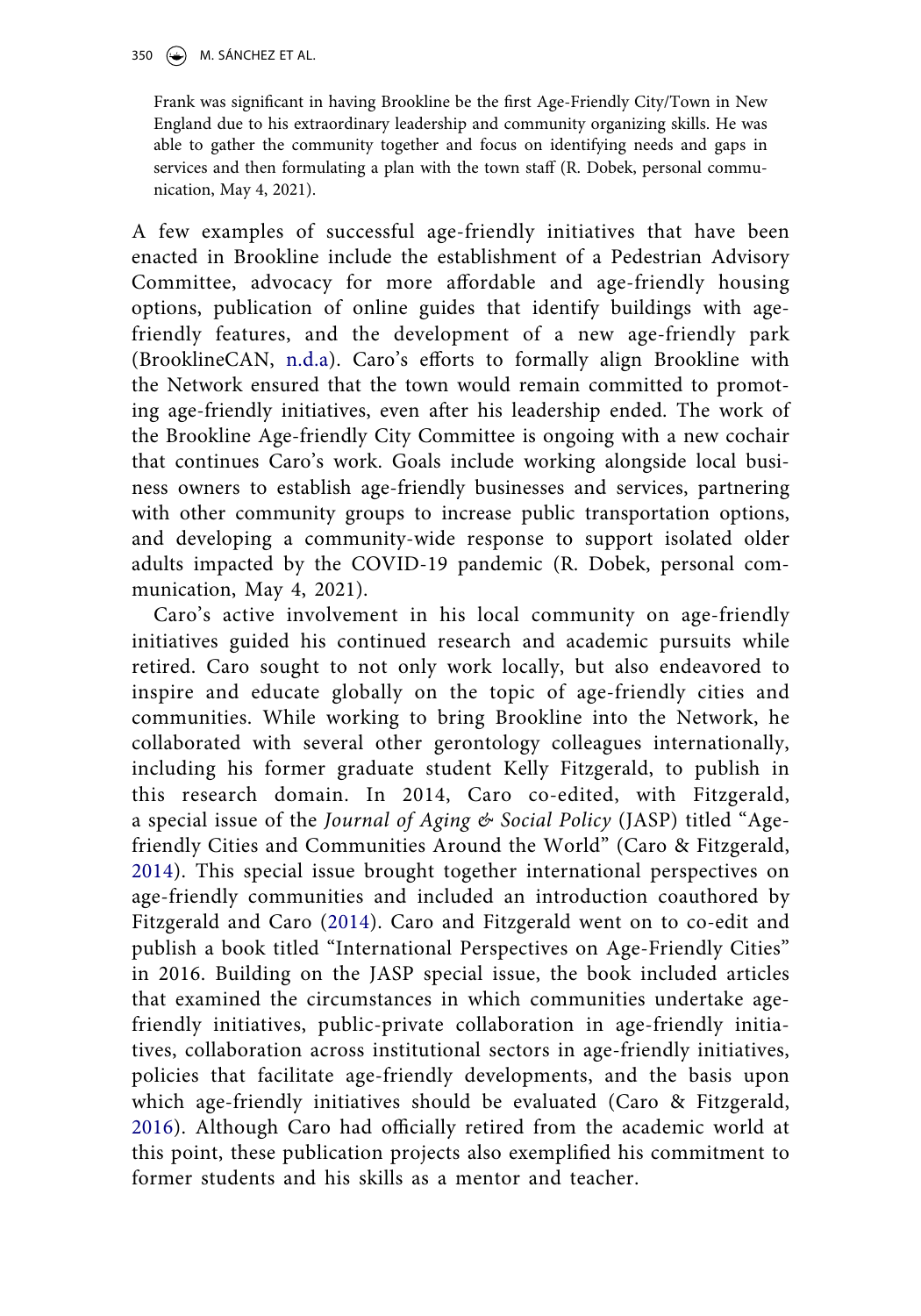Caro's parallel work as he entered retirement, in academia and community engagement, enabled him to use his experiences acquired in both domains to support his work as a gerontologist and as a community leader, exemplifying once more his scholarship of engagement. His knowledge and experience as a gerontologist strengthened his leadership at BrooklineCAN and guided the organization's mission and vision.

#### **A humble scholar, a giant legacy**

Overall, Caro's trajectory as researcher comprised around 60 years of uninterrupted dedication to gerontology and social services. His goal, throughout his research career, had always been to contribute to the development of policies and services that provided maximum well-being to people and communities through specific projects based on robust analyses.

His advancement of how productive aging is understood and defined is an example of this goal. More than a decade ago, Caro wondered whether a productive aging movement would capture the imagination and enlist the energy of many older people (Caro, [2009](#page-18-9)). The extent to which this has become true has a lot to do with his determination to put productive aging and the well-being of older people on the agenda, making it a friendly, feasible, and accessible option for older people in his country and beyond. An example of this is his introduction of productive aging in Spain through a series of master seminars taught at the University of Granada.

Caro, however, was not just a committed scholar. Through Caro's combined academic and community-level work on the different topics covered in this paper, he has left a legacy that will inspire future gerontologists. During his retirement, Caro lived out what he had researched during his career. He seamlessly integrated his professional network, academic knowledge, and leadership skills with his retirement activity of community advocacy and service. As a result, Caro successfully and personally demonstrated active and productive aging in his own life, theoretical concepts he had extensively researched and helped to develop throughout his career. In addition, the groundwork he laid in Brookline to establish a municipality committed to agefriendly practices leaves a lasting legacy that will continue to positively influence the lives of older people long into the future.

Current researchers in gerontology are invited to follow the admirable example set by Caro and find an area of interest in which they can integrate their skills, expertise, and knowledge while working in a meaningful way that impacts the lives of older people locally, nationally or globally. To this end, they may find useful the following Caro's advice: "Get involved in community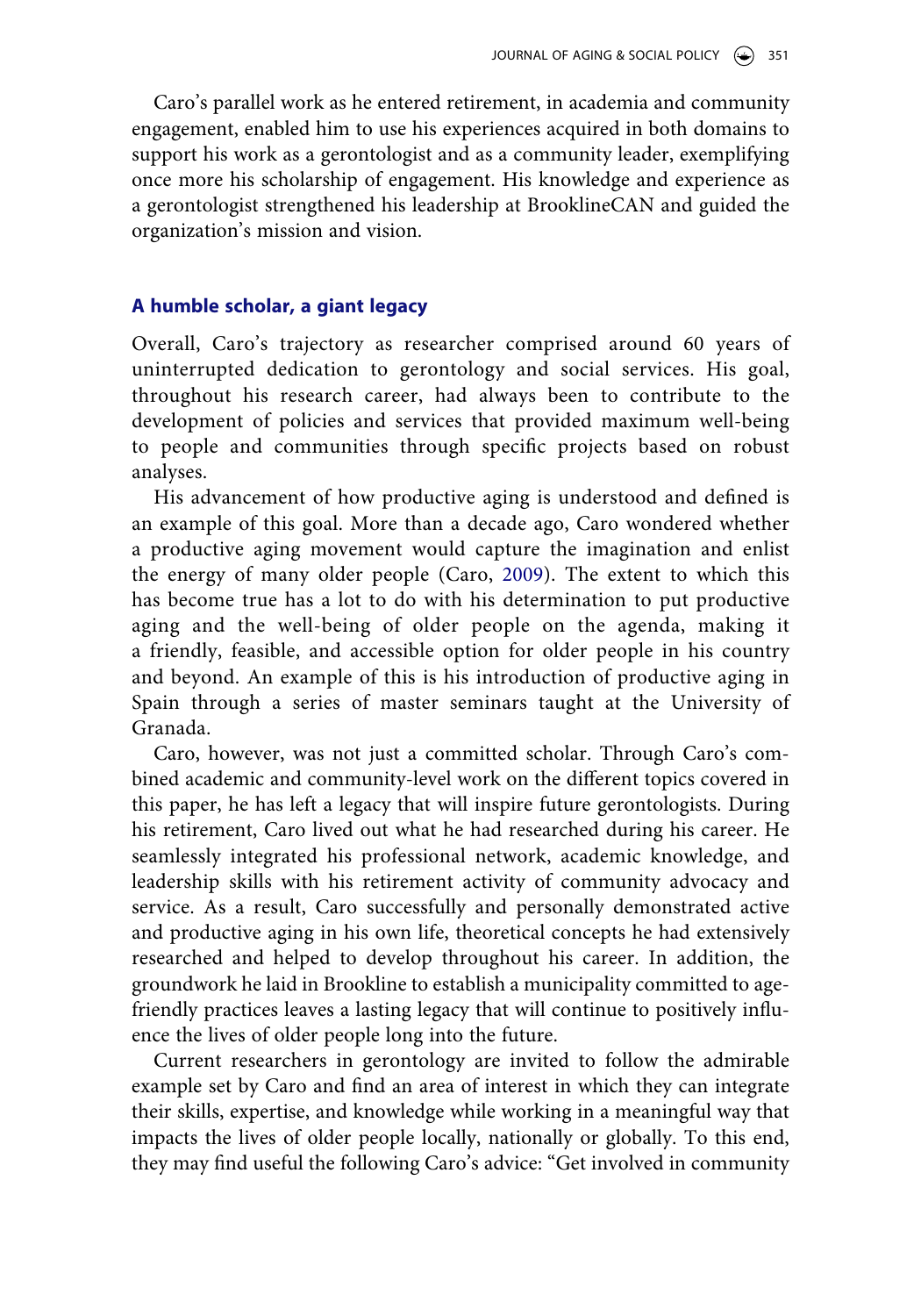352  $\leftrightarrow$  M. SÁNCHEZ ET AL.

affairs. Help to call attention to the good things your community has to offer. Advocate for feasible improvements. Work with like-minded people to multiply what you can accomplish" (BrooklineCAN, [n.d.b](#page-18-1)).

# **Key points**

- Caro anticipated key concerns stemming from the shift toward homeand community-based services.
- Caro was involved in broadening the definition of productive aging.
- Through his engaged scholarship, Caro fostered applied social research by older adults.
- Caro endeavored to inspire and educate globally on age-friendly cities and communities.
- Caro became an advocate in his community for the needs of the local aging population.

## **Disclosure statement**

No potential conflict of interest was reported by the author(s).

# **Funding**

The author(s) reported there is no funding associated with the work featured in this article.

#### **ORCID**

Mariano Sánchez DSoc. Dhttp://orcid.org/0000-0002-1129-9525 Sacramento Pinazo-Hernandis PhD D http://orcid.org/0000-0003-4364-4730 Pamela Nadash PhD, BPhil D http://orcid.org/0000-0003-2811-4539 Kelly Fitzgerald MPA, PhD http://orcid.org/0000-0001-9126-5343 Kimberly S. Stoeckel PdD http://orcid.org/0000-0003-4981-493X

# **References**

- <span id="page-17-3"></span>Bass, S. A., & Caro, F. G. [\(1995](#page-6-0)). Older people as researchers: Benefits to research and the community. *Educational Gerontology*, *21*(5), 467–478. [https://doi.org/10.1080/](https://doi.org/10.1080/0360127950210507)  [0360127950210507](https://doi.org/10.1080/0360127950210507)
- <span id="page-17-2"></span>Bass, S. A., & Caro, F. G. [\(1996](#page-5-0)). Theoretical perspectives on productive aging. In W. H. Crown (Ed.), *Handbook on employment and the elderly* (pp. 262–275). Greenwood Press.
- <span id="page-17-0"></span>Bass, S., & Caro, F. ([2001](#page-5-1)). Productive aging: A conceptual framework. In N. Morrow-Howell, J. Hinterlong, & M. Sherraden (Eds.), *Productive aging: Concepts, cautions, and challenges*  (pp. 37–78). The Johns Hopkins University Press.
- <span id="page-17-1"></span>Bass, S. A., Caro, F. G., & Chen, Y.-P. (Eds.). [\(1993\)](#page-5-2). *Achieving a productive aging society*. Auburn House.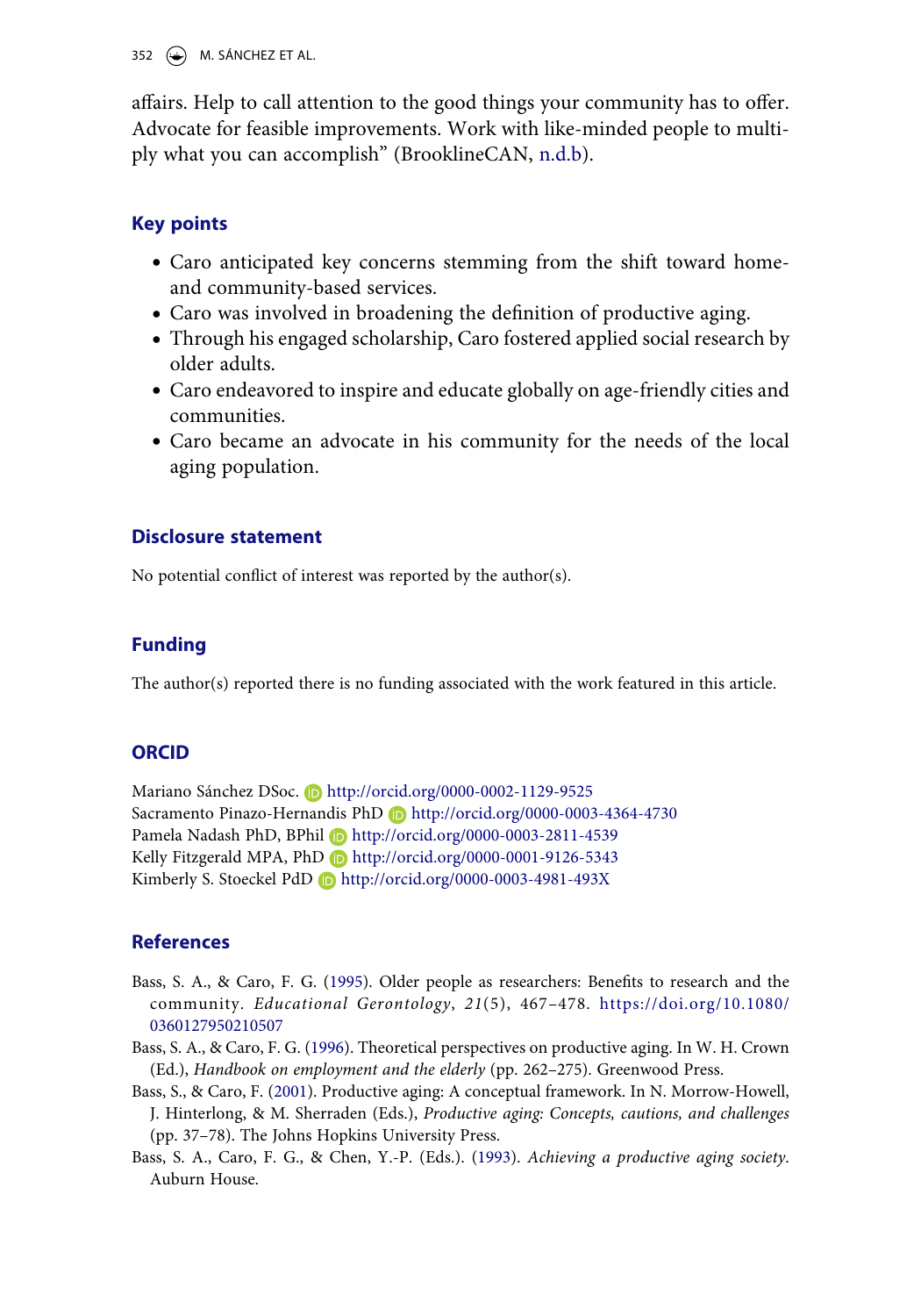- <span id="page-18-2"></span>Bonsang, E. ([2009\)](#page-2-0). Does informal care from children to their elderly parents substitute for formal care in Europe? *Journal of Health Economics*, *28*(1), 143–154. [https://doi.org/10.1016/](https://doi.org/10.1016/j.jhealeco.2008.09.002)  [j.jhealeco.2008.09.002](https://doi.org/10.1016/j.jhealeco.2008.09.002)
- <span id="page-18-15"></span>Boyer, E. L. ([1990\)](#page-9-0). Scholarship reconsidered. Priorities of the professoriate. Jossey-Bass.
- <span id="page-18-11"></span>BrooklineCAN [\(n.d.a\)](#page-5-3). Brookline Age-Friendly City Committee: Accomplishments in 2017-18 and Plans for 2019. Retrieved May 3, n.d.a from [https://www.brooklinecan.org/documents/](https://www.brooklinecan.org/documents/Accomplishments%202017-18%20%20plans%202019.pdf) [Accomplishments%202017-18%20%20plans%202019.pdf](https://www.brooklinecan.org/documents/Accomplishments%202017-18%20%20plans%202019.pdf)
- <span id="page-18-1"></span>BrooklineCAN [\(n.d.b](#page-2-1)). Frank Caro 1936 - 2020. Retrieved June 23, n.d.b from [https://www.](https://www.brooklinecan.org/frankcaro.html)  [brooklinecan.org/frankcaro.html](https://www.brooklinecan.org/frankcaro.html)
- <span id="page-18-10"></span>Burr, J. A., Caro, F. G., Moorhead, J. [\(2002](#page-4-0)). Productive aging and civic participation. Journal of Aging Studies, 16, 87–105. [https://doi.org/10.1016/S0890-4065\(01\)00036-6](https://doi.org/10.1016/S0890-4065(01)00036-6)
- <span id="page-18-17"></span>Butler, S. M., & Cabello, M. ([2018](#page-10-0)). *Housing as a hub for health, community services, and upward mobility* (Issue March). The Brookings Institution. [https://www.brookings.edu/wp](https://www.brookings.edu/wp-content/uploads/2018/03/es_20180315_housing-as-a-hub_final.pdf)[content/uploads/2018/03/es\\_20180315\\_housing-as-a-hub\\_final.pdf](https://www.brookings.edu/wp-content/uploads/2018/03/es_20180315_housing-as-a-hub_final.pdf)
- <span id="page-18-18"></span>Butler, R., & Gleason [\(1985\)](#page-10-0). Productive Aging: Enhancing Vitality in Later Life. Springer.
- <span id="page-18-5"></span>Caro, F. G. ([1971\)](#page-3-0). Issues in the evaluation of social programs. Review of Educational Research, *41* (2), 87–114.
- <span id="page-18-6"></span>Caro, F. G. ([1980](#page-3-1)). Leverage and evaluation effectiveness. Evaluation and Program Planning, 3, 83–89.
- <span id="page-18-0"></span>Caro, F. G. [\(1981a\)](#page-2-2). Demonstrating Community-based Long-term Care in the United States: an Evaluation Perspective. In E. M. Goldberg & N. Connelly (Eds.), *Evaluative research in social care: Papers from a workshop on recent trends in evaluative research in social work and the social services*. (pp. 151-176). Heinemann Eduational Books Ltd.
- <span id="page-18-7"></span>Caro, F. G. [\(1981b](#page-3-2)). Objective, standards, and evaluation in long-term care. *Home Health Care Services Quarterly*, *2*(1), 5–26. <https://doi.org/10.1300/J027v02n01>
- <span id="page-18-9"></span>Caro, F. G. ([1984\)](#page-4-1). Providing home care on a large scale: The New York City experience. *Caring*, *3*(8), 36–38.
- <span id="page-18-3"></span>Caro, F. G. ([2001](#page-2-3)). Asking the right questions. *The Gerontologist*, *41*(3), 307–308. [https://doi.](https://doi.org/10.1093/geront/41.3.307) [org/10.1093/geront/41.3.307](https://doi.org/10.1093/geront/41.3.307)
- <span id="page-18-4"></span>Caro, F. G. [\(2009\)](#page-3-3). Productive aging and volunteering in the United States. Conceptual, political, empirical, and policy issues. *Nova Acta Leopoldina*, 366, 131–142.
- <span id="page-18-14"></span>Caro, F. G., & Blank, A. E. ([1988a](#page-9-1)). Consequences of helping for informal caregivers. *Home Health Care Services Quarterly*, *9*(2–3), 141–156. [https://doi.org/10.1300/J027v09n02\\_09](https://doi.org/10.1300/J027v09n02_09)
- <span id="page-18-12"></span>Caro, F. G., & Blank, A. E. ([1988b\)](#page-6-1). Discussion. *Home Health Care Services Quarterly*, *9*(2–3), 157–170. [https://doi.org/10.1300/J027v09n02\\_10](https://doi.org/10.1300/J027v09n02_10)
- <span id="page-18-16"></span>Caro, F. G., Bruner-Canhoto, L., Burr, J., & Mutchler, J. ([2005\)](#page-10-1). *Motivation for active aging: results of a pilot study*. Gerontology Institute, University of Massachusetts Boston.
- <span id="page-18-13"></span>Caro, F. G., Burr, J. A., Caspi, E., & Mutchler, J. E. ([2009](#page-7-0)). *Elder activities: patterns, motives, and interpretation*. *Massachusetts Lifestyles Study III*. Gerontology Institute Publications, University of Massachusetts Boston.
- <span id="page-18-20"></span>Caro, F. G., Burr, J. A., Caspi, E., & Mutchler, J. E. [\(2010\)](#page-12-0). Motives That Bridge Diverse Activities of Older People. Activities, Adaptation & Aging, *34*(2), 115–134. [https://doi.org/](https://doi.org/10.1080/01924781003793656)  [10.1080/01924781003793656](https://doi.org/10.1080/01924781003793656)
- <span id="page-18-19"></span>Caro. F. G., Caspi, E., Burr, J. A., & Mutchler, J. E. ([2009](#page-10-2)). Global Activity Motivation and Activities of Older People. Activities, Adaptation & Aging, *33*(3), 191–208. [htttps://doi.org/](http://htttps://doi.org/10.1080/01924780903148151)  [10.1080/01924780903148151](http://htttps://doi.org/10.1080/01924780903148151)
- <span id="page-18-8"></span>Caro, F. G., & Chen, Y-P. [\(2004\)](#page-4-2). *Implications of changing Social Norms for social security benefits: Results of pilot research*. Gerontology Institute Publications, 12. [http://scholarworks.](http://scholarworks.umb.edu/gerontologyinstitute_pubs/12) [umb.edu/gerontologyinstitute\\_pubs/12](http://scholarworks.umb.edu/gerontologyinstitute_pubs/12)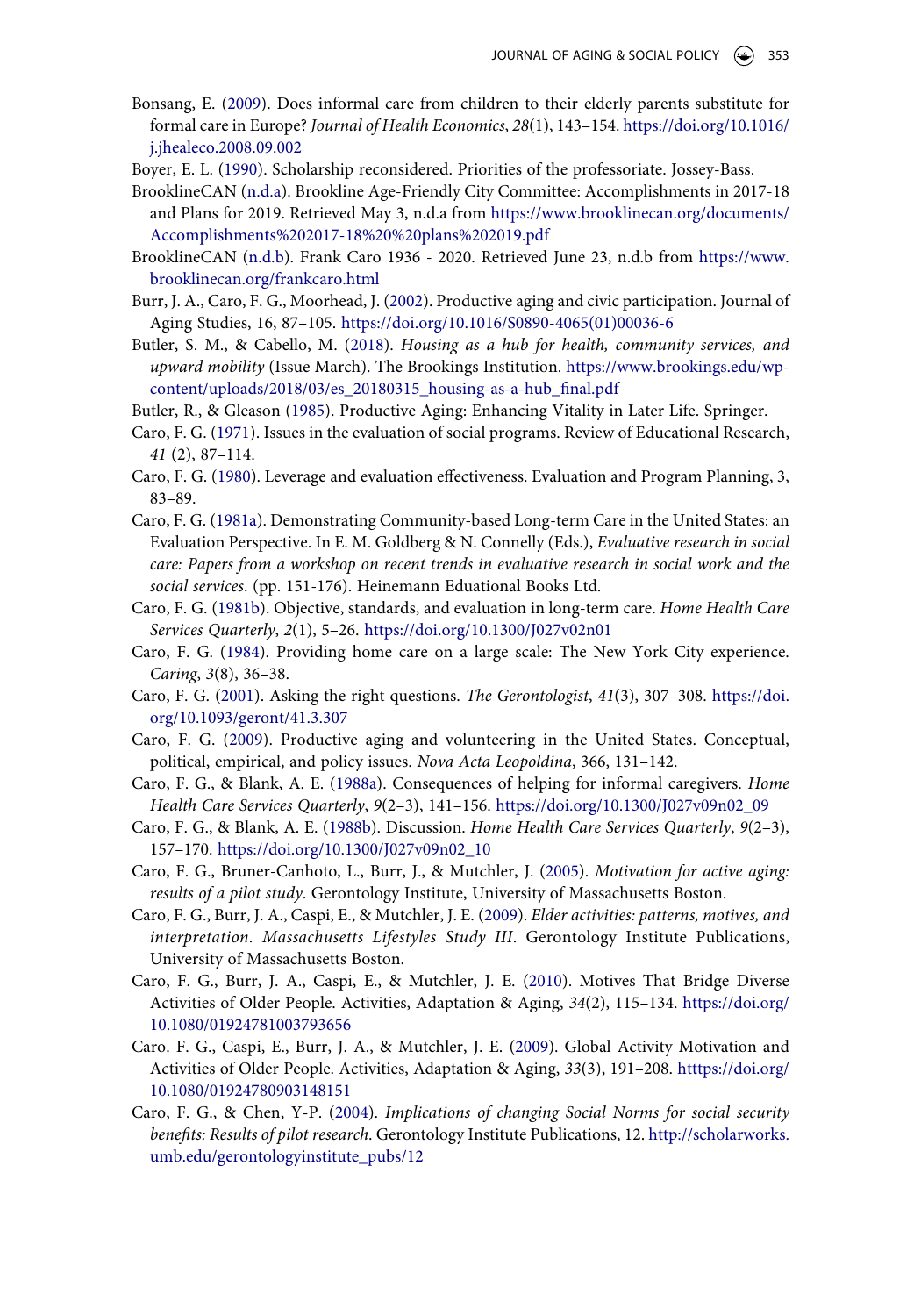- <span id="page-19-14"></span>Caro, F. G., & Fitzgerald, K. (Eds.). [\(2014\)](#page-11-0). Age-friendly Cities and Communities Around the World [Special issue]. *Journal of Aging & Social Policy*, *26*(1–2).
- <span id="page-19-15"></span>Caro, F. & Fitzgerald, K. (Eds.) [\(2016\)](#page-11-1). *International Perspectives on Age-Friendly Cities*. Taylor & Francis.
- <span id="page-19-5"></span>Caro, F. G., & Gottlieb, A. S. [\(2001](#page-4-3)). A field experiment in aging services: opportunities and obstacles in the pursuit of internal and external validity. *Evaluation and Program Planning*, 24, 249–256.
- <span id="page-19-2"></span>Caro, F. G., Gottlieb, A. S., & Safran-Norton, C. [\(2001](#page-2-3)). Performance-based home care for the elderly: The quality of circumstance protocol. *Home Health Care Services Quarterly*, *18*(4), 1–48. [https://doi.org/10.1300/J027v18n04\\_01](https://doi.org/10.1300/J027v18n04_01)
- <span id="page-19-11"></span>Caro, F. G., Ho, T., McFadden, D., Chan, T., & Winter, J. ([2009\)](#page-9-2). *Using Internet-Based Vignette Methods to Understand Elder Residential Choices*. Working paper. Boston: Gerontology Institute, University of Massachusetts Boston. [http://158.121.160.72/inst/WorkingPapers/](http://158.121.160.72/inst/WorkingPapers/WorkingPaper050509_JW.pdf)  [WorkingPaper050509\\_JW.pdf](http://158.121.160.72/inst/WorkingPapers/WorkingPaper050509_JW.pdf)
- <span id="page-19-16"></span>Caro, F. G., Ho, T., McFadden, D., Gottlieb, A., Yee, C., & Winter, J. [\(2012](#page-12-1)). Using the Internet to Administer More Realistic Vignette Experiments. *Social Science Computer Review*, *30* (2), 184–201. <https://doi.org/10.1177/0894439310391376>
- <span id="page-19-10"></span>Caro, F. G., & Kaffenberger, K. F. ([2001](#page-7-1)). The impact of financing on workforce recruitment and retention. *Generations*, *25*(1), 17–22. <https://www.jstor.org/stable/10.2307/26555062>
- <span id="page-19-1"></span>Caro, F. G., & Stern, A. L. ([1996\)](#page-2-0). Balancing formal and informal care. *Home Health Care Services Quarterly*, *15*(4), 67–81. [https://doi.org/10.1300/J027v15n04\\_05](https://doi.org/10.1300/J027v15n04_05)
- <span id="page-19-4"></span>Caro, F. G., & Tull, A. T. [\(2009\)](#page-3-4). *Enhancing employment opportunities for mature workers through training: case studies of employment services in Massachusetts*. Gerontology Institute Publications, University of Massachusetts Boston.
- <span id="page-19-6"></span>Caro, F. G., Yee, C., Levien, S., Gottlieb, A., Winter, J., McFadden, D., & Ho, T. [\(2012\)](#page-4-4). Choosing among residential options: Results of a vignette experiment. *Research on Aging*, *34*(1), 3–33. <https://doi.org/10.1177/0164027511404032>
- <span id="page-19-12"></span>Chen, Y-C., Putnam, M., Lee, Y. S., & Morrow-Howell, N. ([2019\)](#page-11-2). Activity patterns and health outcomes in later life: The role of nature of engagement. *Gerontologist*, *59*(5), 698–708.
- <span id="page-19-13"></span>Chen, C.-C., Yamada, T., Nakashima, T., & Chiu, I.-M. ([2017\)](#page-11-3). Substitution of formal and informal home care service use and nursing home service use: Health outcomes, decision-making preferences, and implications for a public health policy. *Frontiers in Public Health*, *5*. Article 297. <https://doi.org/10.3389/fpubh.2017.00297>
- <span id="page-19-0"></span>Daly, N., Dobek, R., & Caro, F. G. [\(2012](#page-2-4)). Age-Friendly Brookline: An assessment of Brookline's Age-Friendly Features and Plan to Pursue Additional Age-Friendly Features. Retrieved May 3, 2021 from [https://extranet.who.int/agefriendlyworld/wp-content/uploads/](https://extranet.who.int/agefriendlyworld/wp-content/uploads/2014/05/Brookline-Assessment.pdf) [2014/05/Brookline-Assessment.pdf](https://extranet.who.int/agefriendlyworld/wp-content/uploads/2014/05/Brookline-Assessment.pdf)
- <span id="page-19-7"></span>Eckerd, S., DuHadway, S., Bendoly, E., Carter, C. R., & Kaufmann, L. [\(2021\)](#page-4-4). On making experimental design choices: Discussions on the use and challenges of demand effects, incentives, deception, samples, and vignettes. *Journal of Operations Management*, 67, 261– 275. <https://doi.org/10.1002/joom.1128>
- <span id="page-19-9"></span>Fitzgerald, K. & Caro, F. G. [\(2014\)](#page-5-4). An overview of Age-Friendly Cities around the world. *Journal of Aging & Social Policy*, *26*(1–2), 1–18. [https://doi.org/10.1080/08959420.2014.](https://doi.org/10.1080/08959420.2014.860786) [860786](https://doi.org/10.1080/08959420.2014.860786)
- <span id="page-19-8"></span>Glickman, L. L., Stocker, K. B., & Caro, F. G. ([1997\)](#page-4-5). Self-direction in home care for older people: A consumer's perspective. *Home Health Care Services Quarterly*, *16*(1–2), 41–54. [https://doi.org/10.1300/J027v16n01\\_04](https://doi.org/10.1300/J027v16n01_04)
- <span id="page-19-3"></span>Gonzales, E., Matz, C., & Morrow-Howell, N. [\(2020](#page-2-3)). Introduction to special issue: Productive aging. *Clinical Social Work Journal*, 48, 153–155.<https://doi.org/10.1007/s10615-020-00760-1>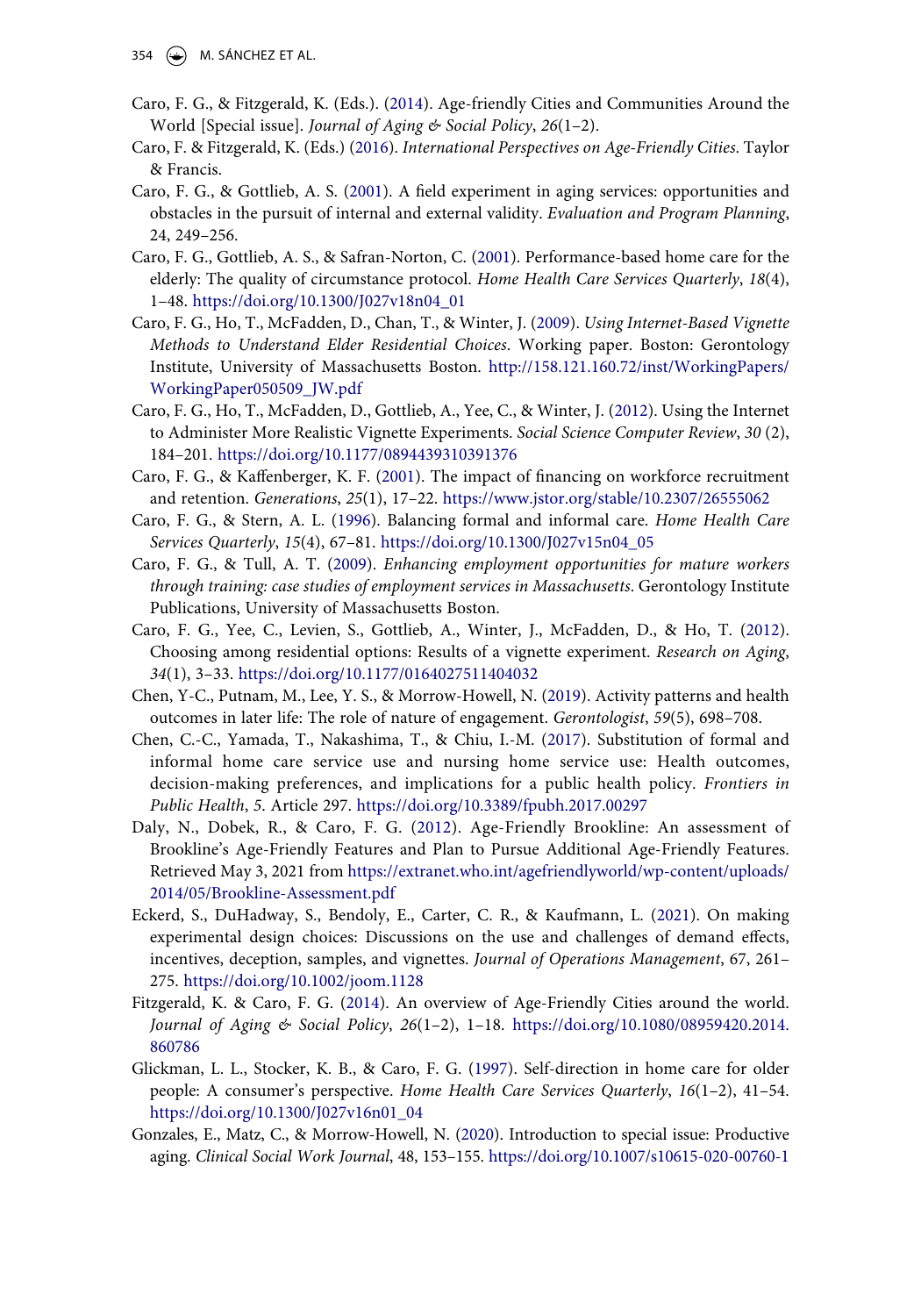- <span id="page-20-4"></span>Gottlieb, A. S., & Caro, F. G. ([2000\)](#page-3-5). *Providing Low-Cost Assistive Equipment through Home Care Services: The Massachusetts Assistive Equipment Demonstration*. Gerontology Institute Publications, University of Massachusetts Boston.
- <span id="page-20-6"></span>Gottlieb, A., Stoeckel K., & Caro, F. G. ([2009](#page-6-2)). Residential adjustment of elders: Learning from experience with parents and peers. *Journal of Housing for the Elderly*, *23* (3), 149–165 [https://](https://doi.org/10.1080/02763890903035514) [doi.org/10.1080/02763890903035514](https://doi.org/10.1080/02763890903035514) .
- <span id="page-20-3"></span>Kemper, P., Applebaum, R., & Harrigan, M. [\(1987\)](#page-2-5). Community care demonstrations: What have we learned? *Health Care Financing Review*, *8*(4), 87–100. [https://www.ncbi.nlm.nih.](https://www.ncbi.nlm.nih.gov/pmc/articles/PMC4192851/) [gov/pmc/articles/PMC4192851/](https://www.ncbi.nlm.nih.gov/pmc/articles/PMC4192851/)
- <span id="page-20-1"></span>McInroy, L. B. & Beer, O. W. J. ([2021](#page-2-6)). Adapting vignettes for internet-based research: eliciting realistic responses to the digital milieu. *International Journal of Social Research Methodology*. <https://doi.org/10.1080/13645579.2021.1901440>
- <span id="page-20-5"></span>Mergenthaler, A., Sackreuther, I., & Staudinger, U. M. [\(2019](#page-5-5)). Productive activity patterns among 60-70-year-old retirees in Germany. *Ageing & Society*, 39, 1122–1151. [https://doi.](https://doi.org/10.1017/S0144686X17001404) [org/10.1017/S0144686X17001404](https://doi.org/10.1017/S0144686X17001404)
- Morris, R., & Caro, F. G. (1995). The young-old, productive aging, and public policy. *Generations*, *19*(3), 32–37.
- <span id="page-20-7"></span>Morris, R., & Caro, F. ([1996](#page-9-3)). Productive retirement: Stimulating greater volunteer efforts to meet national needs. *The Journal of Volunteer Administration*, *14*(2), 5–13.
- Morris, R., Caro, F. G., & Hansan, J. E. (1998). Cash versus services. In *Personal Assistance: The Future of Home Care*. Johns Hopkins University Press.
- <span id="page-20-9"></span>Morrow-Howell, N., Backes, K., O'Neill, G., & Greenfield, J. C.et al [\(2018](#page-12-2)). Volunteering in later life: Policies and programs to support a resilient aging society. In B. Resnick, L. P. Gwyther, & K. A. Roberto (Eds.), *Resilience in Aging* (pp. 171–189). Springer Nature Switzerland.
- Muramatsu, N., & Campbell, R. T. (2002). State expenditures on home and community based services and use of formal and informal personal assistance: A multilevel analysis. *Journal of Health and Social Behavior*, *43*(1), 107–124. [https://doi.org/10.](https://doi.org/10.2307/3090248) [2307/3090248](https://doi.org/10.2307/3090248)
- National Quality Forum. (2016). *Quality in home and community-based services to support community living: addressing gaps in performance measurement*. [https://www.qualityforum.](https://www.qualityforum.org/Publications/2016/09/Quality_in_Home_and_Community-Based_Services_to_Support_Community_Living__Addressing_Gaps_in_Performance_Measurement.aspx)  [org/Publications/2016/09/Quality\\_in\\_Home\\_and\\_Community-](https://www.qualityforum.org/Publications/2016/09/Quality_in_Home_and_Community-Based_Services_to_Support_Community_Living__Addressing_Gaps_in_Performance_Measurement.aspx)[Based\\_Services\\_to\\_Support\\_Community\\_Living\\_\\_Addressing\\_Gaps\\_in\\_Performance\\_](https://www.qualityforum.org/Publications/2016/09/Quality_in_Home_and_Community-Based_Services_to_Support_Community_Living__Addressing_Gaps_in_Performance_Measurement.aspx)
- [Measurement.aspx](https://www.qualityforum.org/Publications/2016/09/Quality_in_Home_and_Community-Based_Services_to_Support_Community_Living__Addressing_Gaps_in_Performance_Measurement.aspx)
- <span id="page-20-10"></span>O'Reilly, P., Caro, F. G. [\(1994\)](#page-14-0). Productive aging: an overview of the literature. *Journal of Aging & Social Policy*, *6*(3), 39–71.
- <span id="page-20-2"></span>Office of the Inspector General. [\(2012](#page-2-7)). *Oversight of quality of care in medicaid home and community based services waiver programs* (OEI-02-08-00170). [https://oig.hhs.gov/oei/](https://oig.hhs.gov/oei/reports/oei-02-08-00170.asp) [reports/oei-02-08-00170.asp](https://oig.hhs.gov/oei/reports/oei-02-08-00170.asp)
- <span id="page-20-0"></span>Porell, F., & Caro, F. G. [\(1998](#page-1-0)). Facility-level outcome performance measures for nursing homes. *Gerontologist*, *38*(6), 665–683. <https://doi.org/10.1093/geront/38.6.665>
- Porell, F., Caro, F. G., Silva, A., & Monane, M. (1998). A longitudinal analysis of nursing home outcomes. *Health Services Research*, *33*(4 Pt 1), 835–865. [https://pubmed.ncbi.nlm.nih.gov/](https://pubmed.ncbi.nlm.nih.gov/9776939/)  [9776939/](https://pubmed.ncbi.nlm.nih.gov/9776939/)
- <span id="page-20-8"></span>Principi, A., Chiatti, C., & Lamura, G. ([2012](#page-10-3)). The engagement of older people in civil society organizations. *Educational Gerontology*, 38, 83–106.
- Rossi, P. H., & Nock, S. L. (Eds.). 1982. *Measuring Social Judgments: The Factorial Survey Approach*. Sage Publications